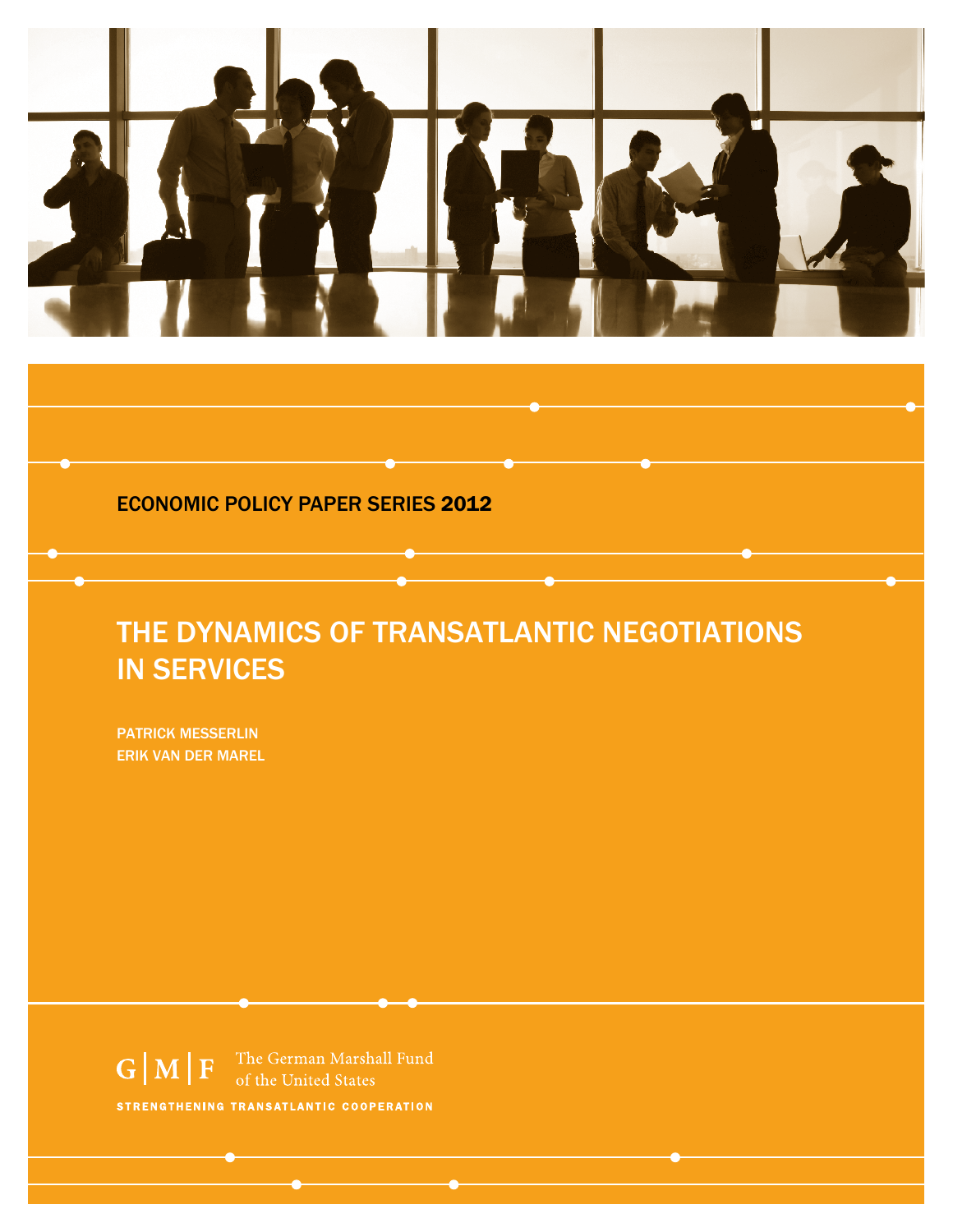© 2012 The German Marshall Fund of the United States. All rights reserved.

No part of this publication may be reproduced or transmitted in any form or by any means without permission in writing from the German Marshall Fund of the United States (GMF). Please direct inquiries to:

The German Marshall Fund of the United States 1744 R Street, NW Washington, DC 20009 T 1 202 683 2650 F 1 202 265 1662 E info@gmfus.org

This publication can be downloaded for free at http://www.gmfus.org/publications/index.cfm. Limited print copies are also available. To request a copy, send an e-mail to info@gmfus.org.

#### GMF Paper Series

The GMF Paper Series presents research on a variety of transatlantic topics by staff, fellows, and partners of the German Marshall Fund of the United States. The views expressed here are those of the author and do not necessarily represent the views of GMF. Comments from readers are welcome; reply to the mailing address above or by e-mail to info@gmfus.org.

#### About GMF

The German Marshall Fund of the United States (GMF) is a non-partisan American public policy and grantmaking institution dedicated to promoting better understanding and cooperation between North America and Europe on transatlantic and global issues.

GMF does this by supporting individuals and institutions working in the transatlantic sphere, by convening leaders and members of the policy and business communities, by contributing research and analysis on transatlantic topics, and by providing exchange opportunities to foster renewed commitment to the transatlantic relationship. In addition, GMF supports a number of initiatives to strengthen democracies.

Founded in 1972 through a gift from Germany as a permanent memorial to Marshall Plan assistance, GMF maintains a strong presence on both sides of the Atlantic. In addition to its headquarters in Washington, DC, GMF has seven offices in Europe: Berlin, Paris, Brussels, Belgrade, Ankara, Bucharest, and Warsaw. GMF also has smaller representations in Bratislava, Turin, and Stockholm.

#### About GMF's Economic Policy Program

The Economic Policy Program is an initiative of GMF dedicated to promoting cooperation between the United States and Europe on domestic and international economic policies as vital instruments of global prosperity, especially for the poor and those affected by shifts in the global economy. The United States and Europe account for more than 40 percent of world economic activity, close to \$20 trillion in goods and services on an annual basis. Given the size and importance of this relationship, GMF's Economic Policy Program seeks to ensure that the benefits of globalization are distributed equitably and fairly. Through in-depth research, targeted grantmaking, strategic convening, and outreach to key policymakers and the media, the program supports transatlantic leadership at the critical nexus of economic policy, trade, development assistance, and management of domestic sectors such as agriculture.

On the cover: © mediaphotos/iStockphoto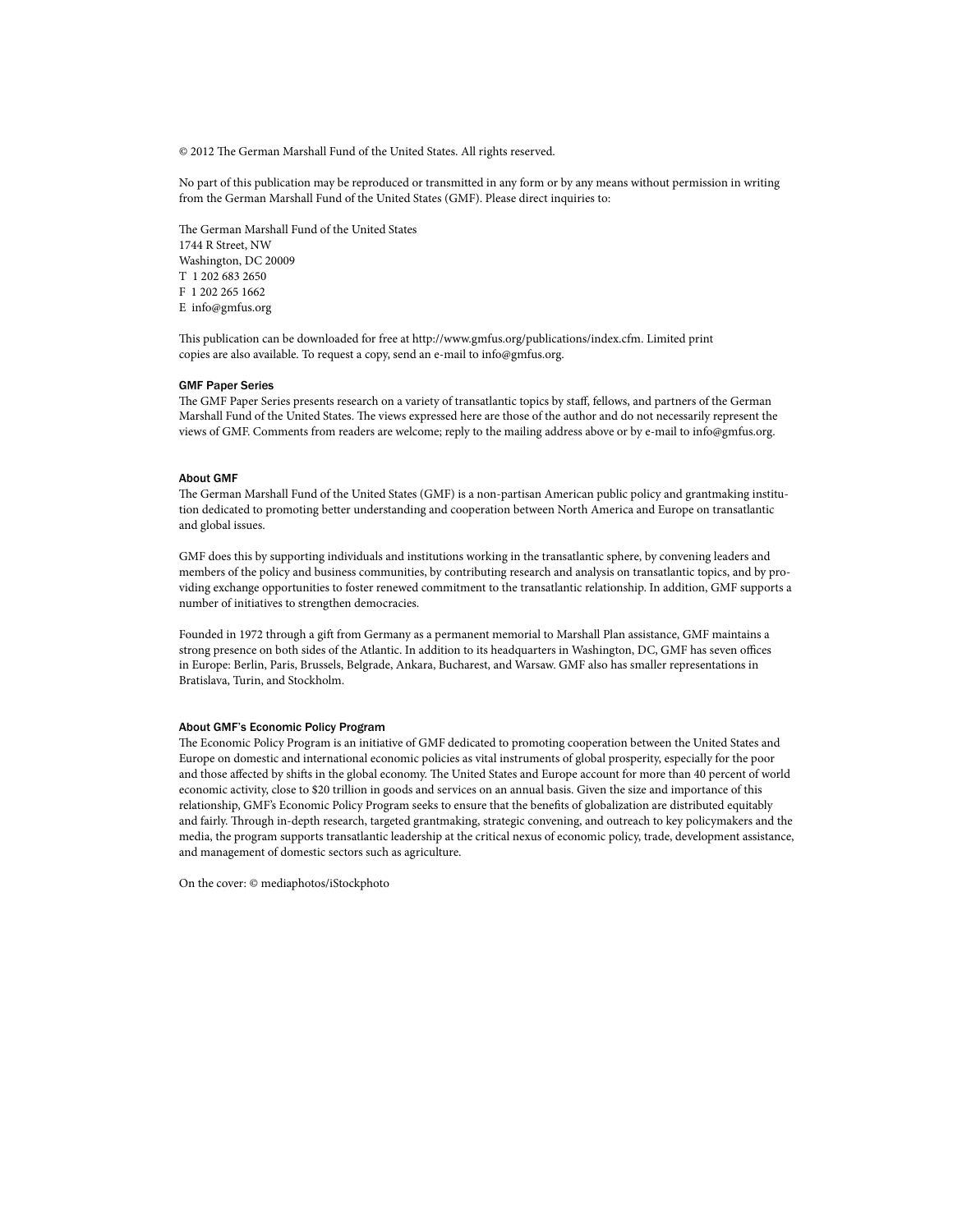# The Dynamics of Transatlantic Negotiations in Services

Economic Policy Paper Series

FEBRUARY 2012

By Patrick Messerlin and Erik van der Marel<sup>1</sup>

| Expanding Transatlantic Talks: External Negotiating Dynamics 11 |
|-----------------------------------------------------------------|
|                                                                 |
|                                                                 |
|                                                                 |
|                                                                 |

<sup>1</sup> Groupe d'Economie Mondiale at Sciences Po (GEM): http://gem.sciences-po.fr. This text is an updated version of a document published in July 2009. We are grateful to Jennifer Hillman, Joe Guinan, Alejandro Jara, and Bruce Stokes for extremely useful comments and discussions.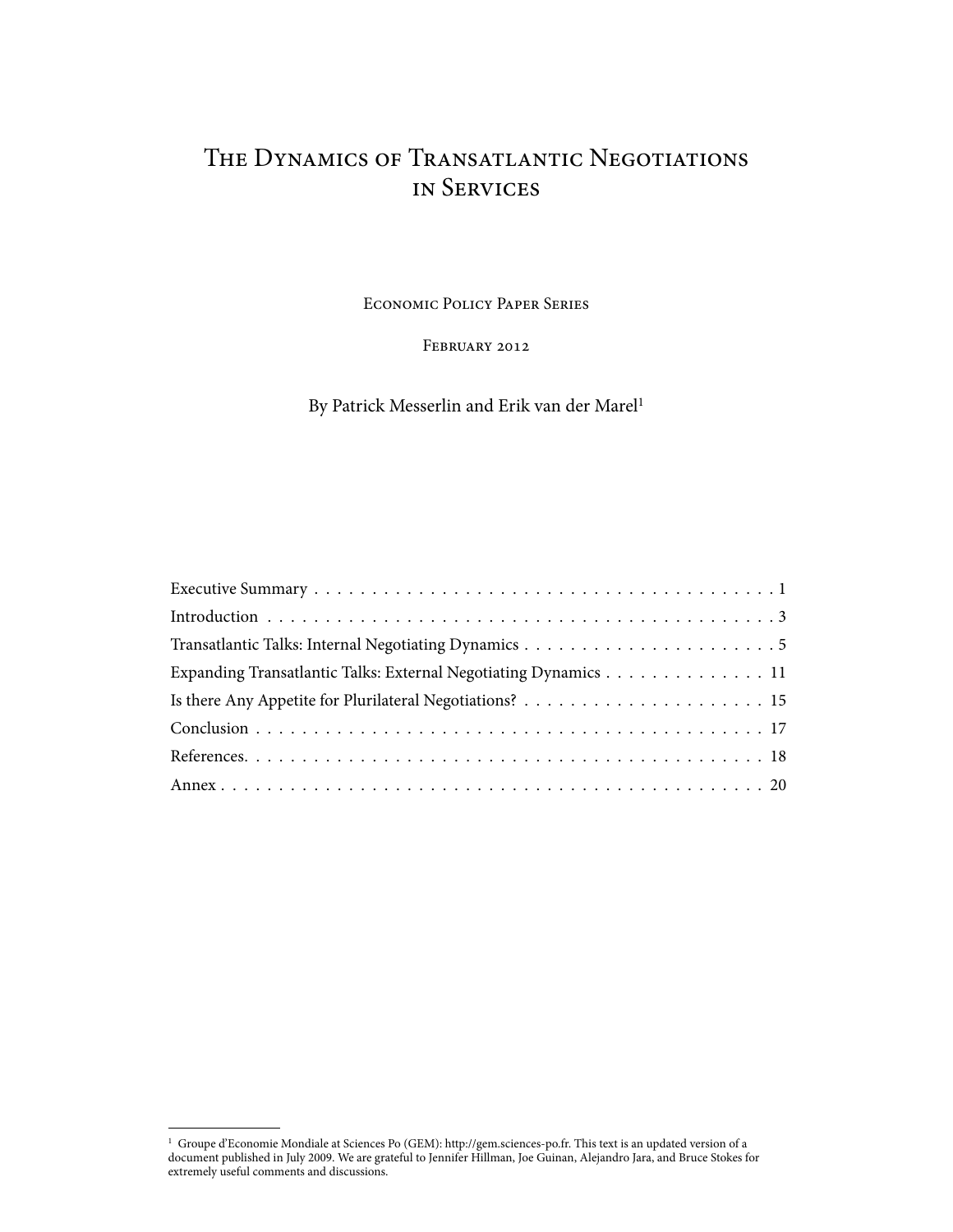# **Executive Summary**

ough times are expected in the year(s)<br>to come, but focusing entirely on<br>public and private budget cuts is not a<br>politically sustainable policy. On top of its direct ough times are expected in the year(s) to come, but focusing entirely on public and private budget cuts is not a impoverishing impact, austerity has an indirect impact, which is very corrosive in the long run for consumers. It induces producers of goods and services to retreat to their home markets, reducing the level of competition in the markets they left behind.

There is thus an urgent need to build a pro-growth agenda, for which the services sector is the best candidate, since it accounts for 60-70 percent of the G20 GDP. Such an agenda means reforms: in order to take the right decisions when redesigning their strategies, service providers need clarity and predictability on how their markets will operate. History shows that introducing pro-growth domestic reforms is hugely bolstered by opening — or reopening — domestic markets to foreign competitors.

This is why a "sleeping" Doha is not a reason for not starting negotiations *now* on how to improve market access in services. This paper argues that the two largest world economies, the United States and the EU, should launch bilateral negotiations on services. The expected gains for consumers and the opportunities for service providers are huge in both sides of the Atlantic because their services sectors are likewise huge and because the protection still prevailing in many services areas is still high. Potential gains come from three sources:

- cutting the currently applied barriers on market entry;
- • lowering the U.S. and EU bound commitments on services liberalization dating from the Uruguay Round to the level of the (much) lower barriers actually in force today, a source

of invaluable certainty in a crisis plagued by so much uncertainty; and

• "defragmenting" the EU internal market by opening the markets of the most protectionist EU Member States to competition from the United States *and* from the other EU Member States — and vice-versa for the U.S. "internal market."

In this context, this paper gives a sense of the services for which some "willingness to negotiate" could be targeted for moving ahead.

Transatlantic negotiations on services are likely to generate dynamics that will go beyond the United States and the EU. It would be relatively costless and highly beneficial to extend these talks to roughly eight countries — a group small enough to keep negotiations manageable and large enough to ensure that more than 80 percent of world production in services would be covered in the negotiations. Shifting from bilateral to such plurilateral negotiations would be attractive for all the participants because these eight additional countries have a service sector equal to the size of the EU or U.S. markets, with a level of protection similar or higher.

These powerful dynamics justify the complications inherent in extending bilateral transatlantic services negotiations to include a limited number of other countries because such a move would reduce the risk of distortions that a purely transatlantic deal would create, and because, ultimately, such an initiative would open the door to multilateral negotiations in services when the time comes.

The United States and the EU are the "obvious" candidates to launch a liberalization process. This may not be necessarily the case, however. Alternatives are emerging from transpacific initiatives in services to East-Asia initiatives to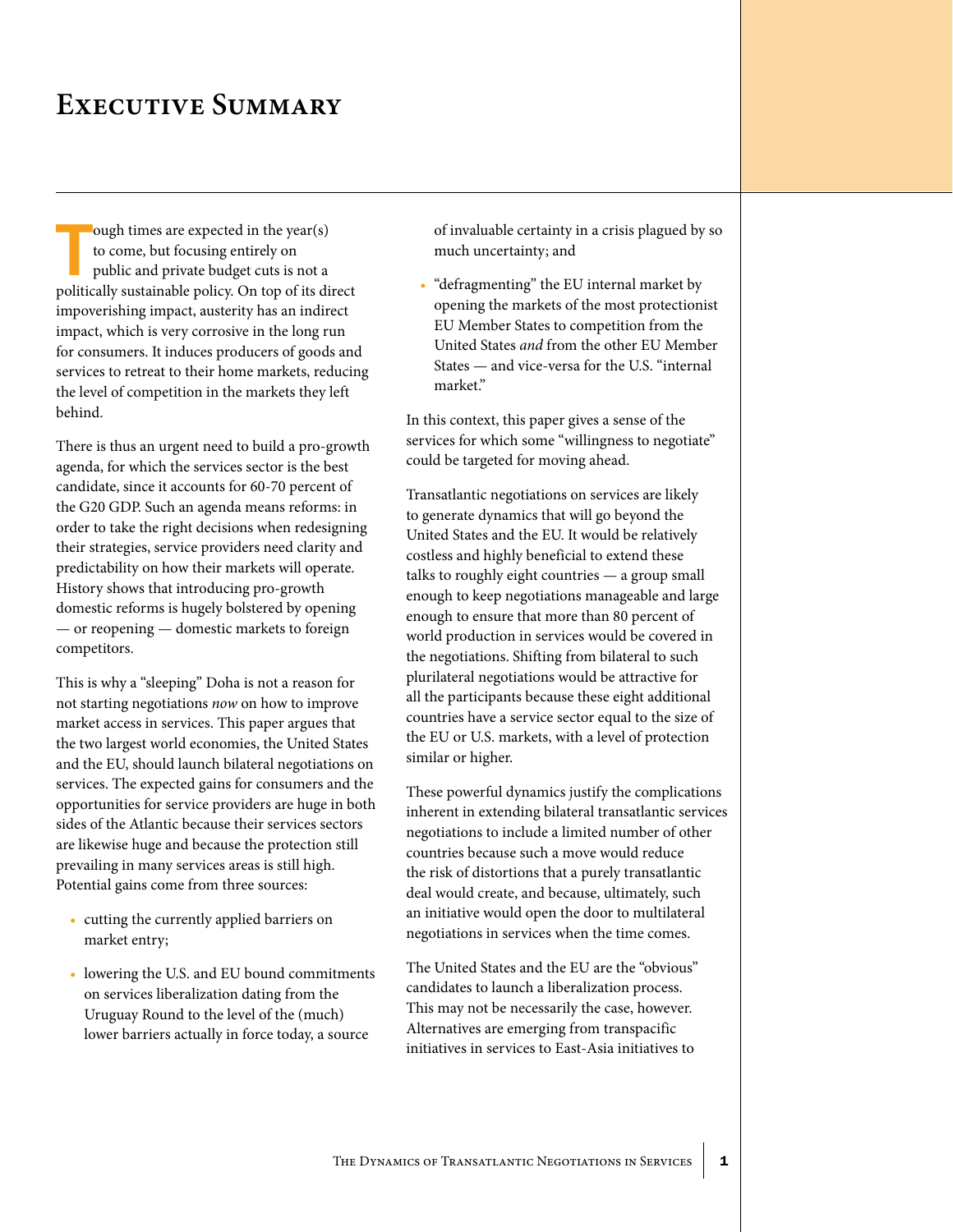Asia-Europe initiatives. All these options share one common feature: as soon as one of these dialogs takes off, dynamic forces will induce the nonparticipating largest economies to join the ongoing talks. In other words, the starting point of the whole negotiating process may be different, but the dynamic effects will be the same. This is not so surprising. After all, it echoes very well the history of the last two centuries of international trade liberalization.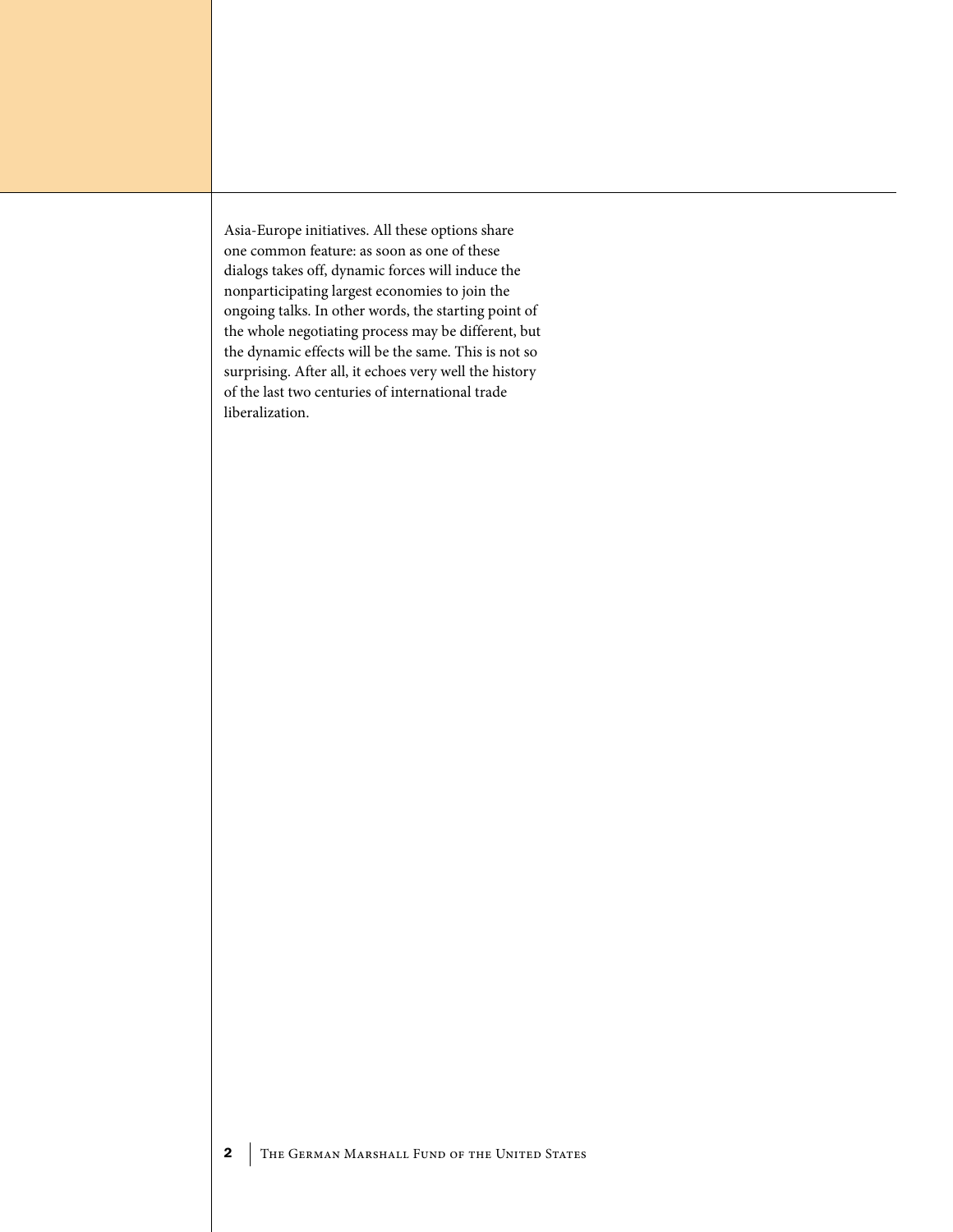# **INTRODUCTION**

he world economy is at a critical juncture<br>the one hand, the persistent crisis is taki<br>a growing toll on consumers and produce<br>Public and private budget cuts are generating he world economy is at a critical juncture. On the one hand, the persistent crisis is taking a growing toll on consumers and producers. impoverished consumers. Moreover, these cuts have a very corrosive and too much neglected, long-term impact: they induce producers of goods and services to retreat to their home markets, reducing the level of competition in many markets to the detriment of consumers, and generating *de facto* a creeping "de-globalization."

On the other hand, the United States and the EU give no sign of adopting the much needed progrowth agenda that would counter-balance the recessionary effects of the budget cuts and make them more politically sustainable. This silence may be due to the fact that such an agenda means reforms — a perspective that petrifies current politicians. But, if producers and service providers want to take the right decisions when redesigning their strategies, they need clarity and predictability on how their markets will operate in the future.

The best candidates for a pro-growth agenda are services, if only because they account for almost 70 percent of the GDP of the G20 countries. As history shows, pro-growth domestic reforms are both buttressed and boosted by opening — or reopening — domestic markets to foreign competitors. The fact that the Doha Round is not an option for several years to come should not be an excuse for inertia: not opening domestic markets to foreign competitors would run the risk of stalling the implementation of domestic reform agendas.

As a result, there is an urgent need to start international negotiations in services that would give service providers the new and clear market opportunities they need to grow their businesses. The firms that have used this crisis to get in better shape will grab these opportunities, in particular in the services sectors that have been resilient during

the three last years, such as computer-related services, telecommunications, and insurance (Mattoo and Borchert 2009).

This paper explores the costs and benefits of transatlantic talks on services liberalization. As the United States and the EU are still the largest markets in services — though probably for no more than a decade or two more — it makes sense to start with transatlantic negotiations. This paper then reveals the powerful dynamics of such talks by showing that it would be relatively costfree and highly beneficial to extend these talks to roughly eight countries, hence to cover more than 80 percent of the world production in services. This share is large enough to provide huge gains for consumers and massive new opportunities to service providers. Ultimately, the results of such extended talks could then be reinjected into multilateral negotiations when the time comes.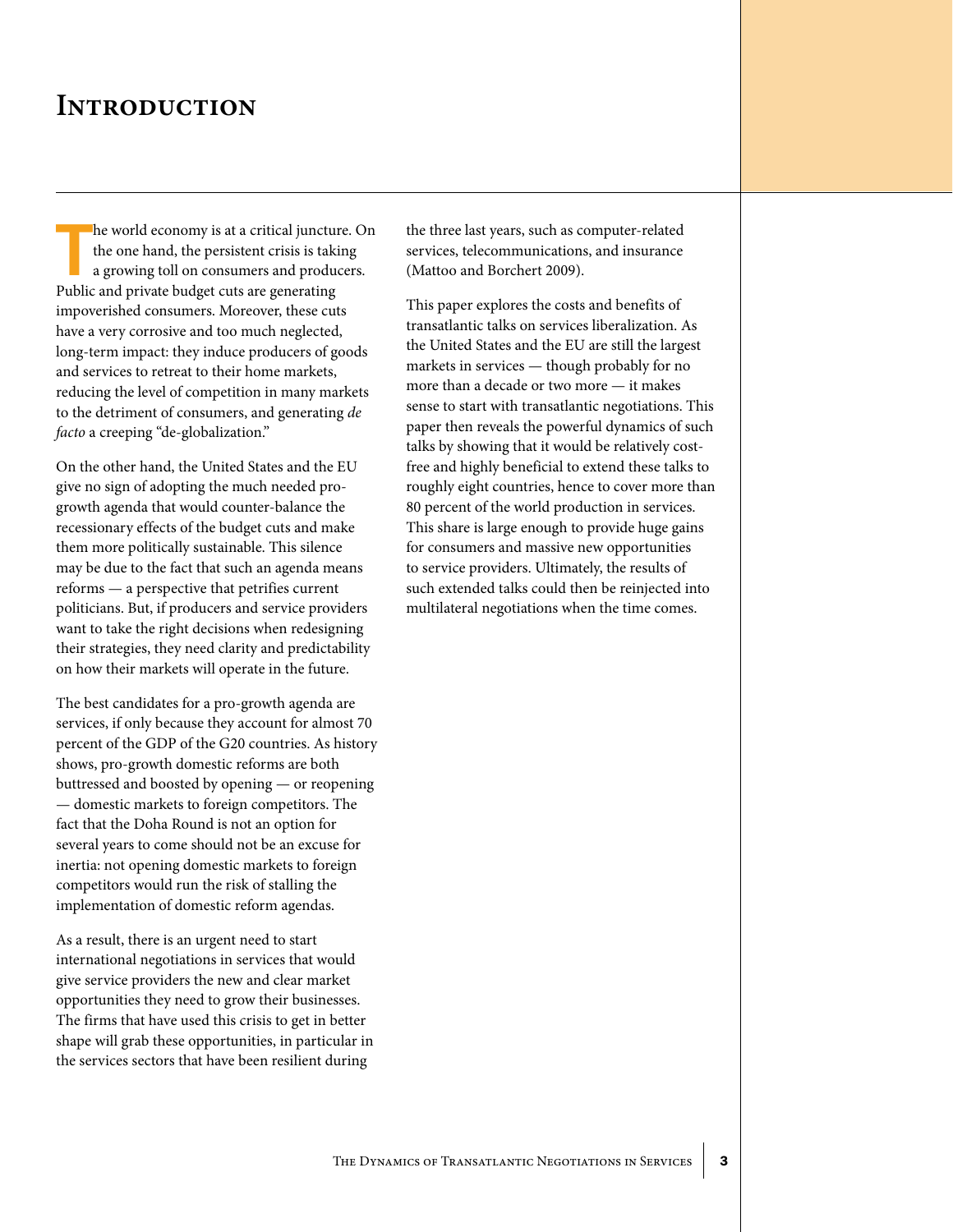# **Transatlantic Talks:** 1 **Internal Negotiating Dynamics**

ould transatlantic negotiations on services liberalization raise enough interest among the U.S. and EU service providers? Yes, for three reasons:

- They will cut the currently relatively high level of applied barriers that still prevail in many services sectors,
- $\bullet$  They will increase certainty  $-$  a crucial tool for fighting crises — in other services by lowering the barriers that were bound fifteen years ago by the United States and EU in the Uruguay Round to the (much) lower level of barriers that the United States and EU currently apply,
- • They will "defragment" the U.S. and EU internal markets that remain fragmented because most regulations in services are designed *and* implemented by the U.S. states (USSs) or by the EU Member States (EUMSs).

The fact that there are three sources of gains suggests the existence of strong potential internal (in the United States and in the EU) negotiating dynamics at work. This section provides some sense of the relative magnitude of these three sources of gains.

### Cutting Applied Protection

A first source of gains for consumers and opportunities for service providers consists of reducing or cutting the currently *applied* barriers to trade in services. A sense of the magnitude of the applied barriers imposed by the EU and the United States is provided by the internationally comparable OECD Product Market Regulation (PMR) indicators (OECD 2011). PMR indicators measure the degree to which competition is inhibited or distorted by regulatory barriers, such as legal and administrative barriers to entrepreneurship, state control of business enterprises, sector-specific anticompetitive regulations, etc.

Table 1 presents the available PMR indicators of the EU and U.S. regulatory barriers in key services for the years 2003 and 2007 (the last year for which there are available data). The indicators range from 0 to 100, with 0 indicating a completely open market and 100 a completely closed market.<sup>1</sup> It should be stressed that the PMR indicators are not equivalent to tariffs: they are mere estimates of the existing regulatory barriers in the service sectors covered.

Table 1 provides four key results:

- There are clearly two groups of services, one still substantially protected and one with low or moderate regulatory barriers.
- • The range of services with a substantial level of protection (PMRs equal to or higher than 20) is almost the same on both sides of the Atlantic. This feature is important because it allows negotiators to work on deals within services as well as between services. Exchanging concessions on services pertaining to the same broad service sector is usually seen as much easier than exchanging concessions involving two different broad service sectors.
- • If one looks at average protection, U.S. services look less protected than EU services, though not by much.
- This difference between the U.S. and EU level of protection has decreased between 2003 and 2007, mirroring unilateral liberalization measures taken by the EU — in fact mostly by the EUMS, as shown below.

 $1$  The initial range of the PMR indicators used is 0 to 6 from least to most restrictive (Conway, Janod and Nicoletti 2005). We use a larger range (0 to 100) in order to have a presentation more similar to tariff rates. The services with PMR indicators shown in Table 1 represent two-thirds of the entire U.S. and EU service sectors.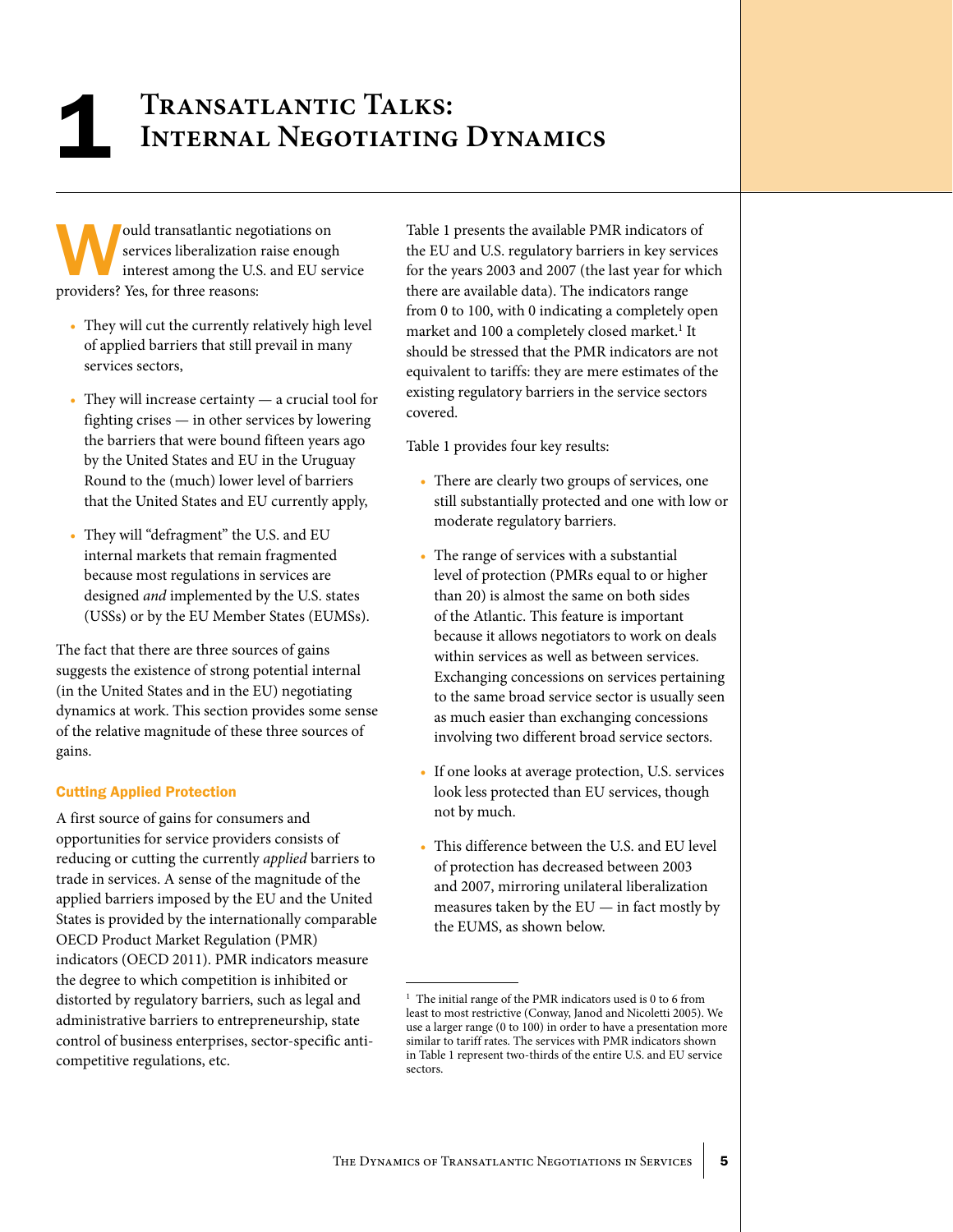|                                |             |                |              |                                                                                                          |      |           |                                               | Level of applied regulatory barriers (PMR indicators) |      |      |      |
|--------------------------------|-------------|----------------|--------------|----------------------------------------------------------------------------------------------------------|------|-----------|-----------------------------------------------|-------------------------------------------------------|------|------|------|
|                                | Electricity | Construction   | Distribution | Financial services<br>Post & telecoms<br>Real estate<br>Renting of<br>Transport<br>activities<br>Tourism |      | machinery | Services<br>Professional &<br><b>Business</b> | All services                                          |      |      |      |
|                                | 1           | $\overline{2}$ | 3            | 4                                                                                                        | 5    | 6         | 7                                             | 8                                                     | 9    | 10   | 11   |
| 2007                           |             |                |              |                                                                                                          |      |           |                                               |                                                       |      |      |      |
| <b>United</b><br><b>States</b> | 30.6        | 4.7            | 22.4         | 4.2                                                                                                      | 19.5 | 19.2      | 25.3                                          | 2.6                                                   | 17.0 | 14.9 | 16.0 |
| EU-14 [a]                      | 23.5        | 7.0            | 29.3         | 6.3                                                                                                      | 24.1 | 19.5      | 22.1                                          | 3.0                                                   | 24.6 | 23.9 | 18.3 |
| EU-18 [b]                      | 23.5        | 7.2            | 27.6         | 7.0                                                                                                      | 24.0 | 20.9      | 25.7                                          | 3.4                                                   | 25.7 | 25.0 | 19.0 |
| 2003                           |             |                |              |                                                                                                          |      |           |                                               |                                                       |      |      |      |
| <b>United</b>                  | 38.3        | 4.7            | 22.5         | 4.3                                                                                                      | 19.5 | 19.6      | 25.3                                          | 2.7                                                   | 17.0 | 15.0 | 16.9 |
| <b>States</b>                  |             |                |              |                                                                                                          |      |           |                                               |                                                       |      |      |      |
| EU-14 [a]                      | 31.7        | 7.5            | 29.8         | 6.8                                                                                                      | 29.2 | 23.9      | 22.4                                          | 3.1                                                   | 25.0 | 24.3 | 20.4 |
| EU-18 [b]                      | 31.7        | 7.9            | 28.5         | 7.8                                                                                                      | 30.7 | 25.1      | 26.1                                          | 3.8                                                   | 26.2 | 25.6 | 21.3 |

### Table 1: Applied regulatory barriers in U.S. and EU selected services (2003 and 2007)

Sources: OECD (2011). Authors' calculations.

Notes: PMR indicators vary from 0 (markets considered as open) to 100 (markets considered as closed). [a] Simple average of the PMR indicators for 18 EUMS, including four Central European EU Member States. [b] Simple average of the PMR excluding the four Central European EU Member States.

This picture offers two important lessons in political terms. First, it suggests that the United States has a clear interest in transatlantic talks (it will gain by more open EU markets), a feature that would hopefully counter-balance the current negative political mood on trade matters among some in the U.S. Congress.

Second, a more protected EU could be seen as more hesitant to open services markets than the United States. However, two powerful forces will counterbalance the possible EU hesitations. The economic gains for consumers from reducing or eliminating regulatory barriers will be greater in the EU than in the United States (the EU barriers being

higher than the U.S. ones). Indeed, achieving such gains drove the unilateral EU liberalization between 2003 and 2007, and such a motive could be stronger in a crisis period characterized by a growing number of impoverished consumers. Also, what follows shows that the two other benefits that can be drawn from transatlantic negotiations — cutting bound protection and "defragmenting" the internal market — are particularly strong in the EU's case.

### Cutting Bound Protection

*Bound* regulatory barriers are those defined by the commitments taken in the WTO by countries. They are the only ones enjoying legal force. *Applied*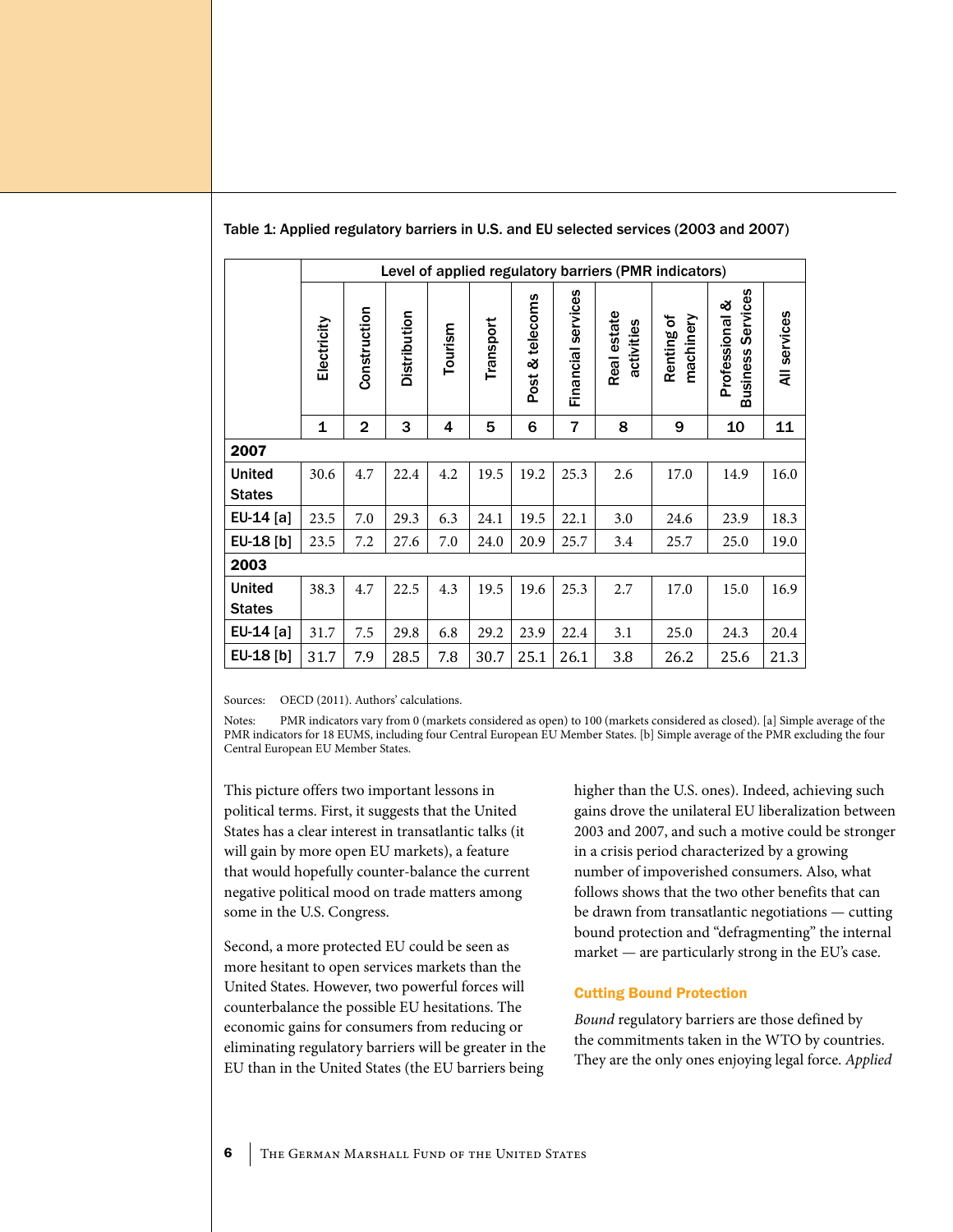The Dynamics of Transatlantic Negotiations in Services 7

regulatory barriers can be lower (but not higher) than the corresponding bound barriers. Indeed, as most EU and U.S. commitments in services date from the conclusion of the Uruguay Round in 1995, the EU and the United States have had ample time to adopt and to apply (much) lower regulatory barriers — all the more because these two large and complex economies rely on federal or quasifederal political structures allowing their member states to adopt more or less open regulations and to implement them in a more or less open manner.

When applied barriers are lower than bound barriers, trade liberalization offers a second often neglected — source of gains for consumers and opportunities for service providers: lowering the *bound* regulatory barriers to their *applied* level eliminates the so-called "water in protection" in services.<sup>2</sup> Water in protection looks innocuous. It is not. It is highly toxic, particularly in a crisis period, because differences between applied and bound rates allow governments to resort to higher protection that can be:

- fast since there is no fear of breaching WTO obligations, hence of being obliged to compensate or to face retaliations as long as, once increased, the applied level of protection remains lower or equal to the bound level;
- huge in the sectors where bound protection is much higher than applied protection; and

• widely spread since there are many large sectors with water in protection.

The recent months have made some parts of the business community aware of the high costs associated with the uncertainty generated by water in protection in the industrial sector.<sup>3</sup>

The "value of binding" — cutting bound barriers to their applied levels, hence to ban the possibility of reversals — is thus a second source of gains from the transatlantic negotiations in services. Table 2 gives a crude sense of the magnitude of water in protection in the EU services. It provides this information only for the EU simply because there are no equivalent available data for the USSs. However, evidence from U.S. GATS commitments (with their USS-specific exceptions in insurance, financial and legal services and, to a lesser extent, engineering, accounting and bookkeeping, and, more indirectly, in public procurement) and from the business community itself suggests that similar water in protection in services also exists within the United States.

Table 2 provides the highest and lowest PMR indicators for the 18 EUMS covered by the OECD study for the years 2003 and 2007. It gives a sense of the value of binding if one assumes that the applied PMR for the most protected EUMS is close to the level of protection in this service that the EU has bound under the Uruguay Round — a reasonable proposition. Two estimates of the value of binding can be calculated for each service sector:

- the difference between the highest and lowest PMR in 2007; and
- the difference between the highest PMR in 2003 and the lowest one in 2007.

 $^{\rm 2}$  A detailed analysis of the notion of "water in protection" in services is beyond the scope of this paper. It is more complicated than the parallel notion in goods (the difference between bound and applied tariffs). This is because a country's schedule in a specific service is defined by eight entries (four modes in market access and four modes in national treatment). However, it is recognized that the "elements of the schedule operate exactly in the same way as a GATT binding" since "they represent bound commitments that, when the service concerned is supplied by the specified mode, it will receive treatment no less favorable than is stated in the schedule" (WTO Secretariat 1999, page 182).

<sup>3</sup> For more detail on such costs, see Messerlin (2007, 2008), Bouët and Laborde (2008), Achard, Rupp and Jomini (2008), Productivity Commission (2010), OECD-WTO UNCTAD Report (2011).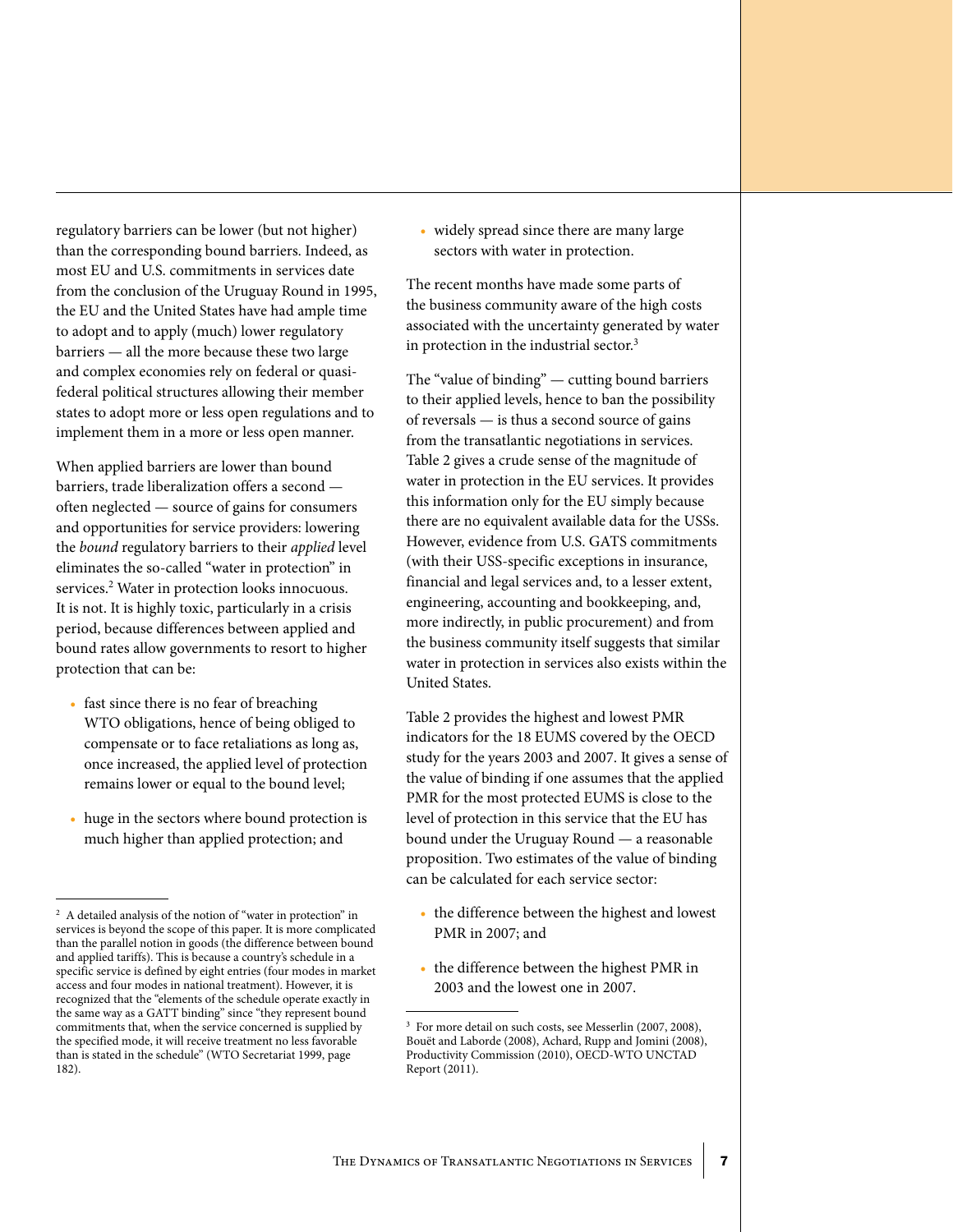|                                  |                               | <b>PMR 2003</b>       |                               | <b>PMR 2007</b>       |      | Value of binding in<br>2007 based on |
|----------------------------------|-------------------------------|-----------------------|-------------------------------|-----------------------|------|--------------------------------------|
|                                  | <b>Highest</b><br><b>EUMS</b> | Lowest<br><b>EUMS</b> | <b>Highest</b><br><b>EUMS</b> | Lowest<br><b>EUMS</b> | 2003 | 2007                                 |
| <b>Electricity</b>               | 60.0                          | 0.0                   | 41.7                          | 0.0                   | 60.0 | 41.7                                 |
| <b>Construction</b>              | 12.8                          | 4.0                   | 12.2                          | 3.6                   | 9.2  | 8.6                                  |
| <b>Distribution</b>              | 41.5                          | 13.0                  | 40.9                          | 12.7                  | 28.8 | 28.2                                 |
| <b>Tourism</b>                   | 16.5                          | 3.8                   | 13.2                          | 3.4                   | 13.1 | 9.8                                  |
| <b>Transport</b>                 | 55.8                          | 11.2                  | 43.8                          | 9.1                   | 46.7 | 34.7                                 |
| Post & telecoms                  | 32.6                          | 15.8                  | 27.8                          | 12.0                  | 20.6 | 15.8                                 |
| <b>Financial</b><br>services     | 46.8                          | 10.9                  | 45.9                          | 10.5                  | 36.3 | 35.4                                 |
| <b>Real estate</b><br>activities | 9.5                           | 1.6                   | 7.6                           | 1.5                   | 8.0  | 6.1                                  |
| Renting of<br>machinery          | 42.4                          | 10.9                  | 42.0                          | 10.5                  | 31.9 | 31.5                                 |
| Prof. & business<br>services     | 41.3                          | 10.4                  | 40.8                          | 10.0                  | 31.3 | 30.9                                 |

Table 2: The value of binding: water in protection across EUMS, 2003 and 2007

Sources: OECD (2011). Authors' calculations.

Notes: The value of binding is defined as (i) the difference between the highest and lowest PMR in 2007, or as (ii) the difference between the 2003 highest PMR and the 2007 lowest PMR. The highest PMR are taken as proxies of the bound regulatory protection. The proposition that the 2003 highest PMR is the closest from the Uruguay Round bound level of protection seems reasonable. [a] These two services are among the best candidates for liberalization negotiations according to the signaling exercise (see Section 3).

The second estimate captures the unilateral liberalization undertaken by the various EUMS since the Uruguay Round. Indeed, the wide range of PMR within the EU strongly suggests that such liberalizations remain largely driven by individual EUMS decisions.

Table 2 suggests four main observations on the value of binding (remembering that PMRs are mere indicators, not tariff-like figures):

• It is huge in absolute terms for the most protected services, even if one values water in protection on the basis of the 2007 PMRs.

- It is huge in relative terms for the most open services.
- It has increased substantially between 2003 and 2007, reflecting EUMSs' unilateral liberalizations.
- • It is high for those services that the WTO's 2008 signaling exercise has suggested as best candidates for negotiations: business services, communication services, and distribution (see Section 3 below).

In short, reducing or eliminating water in protection in the EU and in the United States would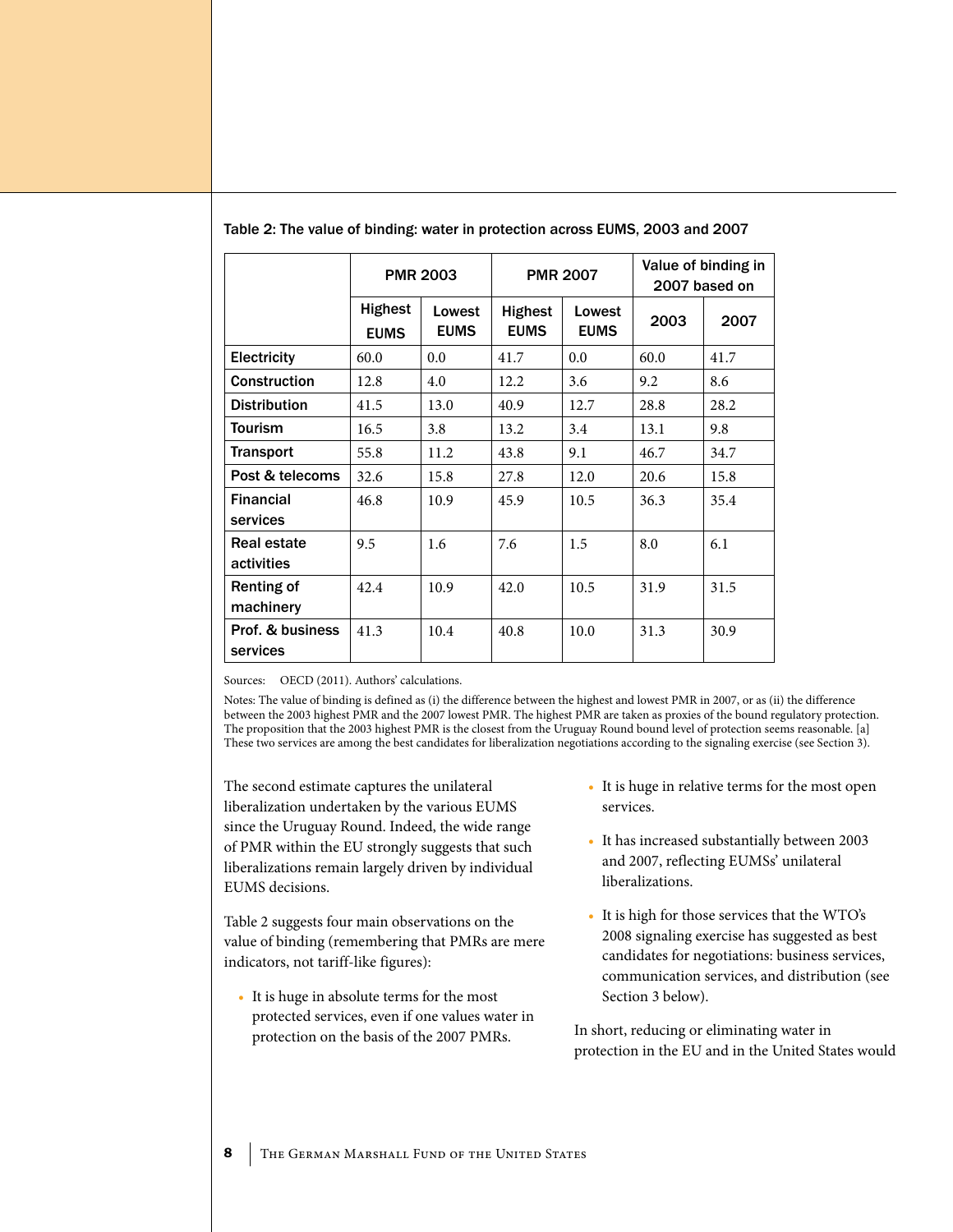therefore provide large opportunities to U.S. and EU service providers and huge benefits to their consumers.

## "Defragmenting" the EU and U.S. Internal Services Markets: Internal Negotiating **Dynamics**

The approach in terms of water in protection reveals a third source of benefits from opening markets that is also largely ignored. Table 3 presents the same information as Table 2, but it specifies the EUMS with the highest PMR, the EUMS among the four largest EUMS with the highest PMR, the number of EUMSs having a PMR within the range of the two previous PMRs, and the EUMS with the

lowest PMR. The information on the large EUMS and on the number of EUMSs having a PMR within the range of the two previous PMRs is key for having a sense of the political weight of EUMS vested interests opposed to liberalization.

Table 3 reveals how much the "EU internal market" for any service covered is "fragmented," a point confirmed by a rigorous analysis (Miroudot and Shepherd 2011). If it were possible for U.S. firms to export their services from a relatively open EUMS to the most protected EUMSs, then U.S. service providers would establish their activities in the most open EUMS and operate from it toward the most protected ones (the rest of the EU). In such a case, keeping high barriers would make little

|                     |            | A: Highest PMR |            | B: Highest PMR in<br>large EUMSs [a] | <b>Number</b><br>of EUMS |            | C: Lowest PMR      |
|---------------------|------------|----------------|------------|--------------------------------------|--------------------------|------------|--------------------|
|                     | <b>PMR</b> | <b>EUMS</b>    | <b>PMR</b> | <b>EUMS</b>                          | between<br>the A and B   | <b>PMR</b> | <b>EUMS</b>        |
| Electricity [c]     | 41.7       | Sweden         | 33.2       | France                               | 3                        | 0.0        | <b>Britain</b>     |
| <b>Construction</b> | 12.2       | Belgium        | 10.0       | Italy                                | $\Omega$                 | 3.6        | Sweden             |
| Distribution [d]    | 40.9       | France         | 40.9       | France                               | $\theta$                 | 12.7       | Sweden             |
| <b>Tourism</b>      | 13.2       | Slovakia       | 7.6        | Italy                                | 3                        | 3.4        | Sweden             |
| <b>Transport</b>    | 43.8       | Greece         | 28.9       | Italy                                | 3                        | 9.1        | Denmark            |
| Post &              | 27.8       | Slovakia       | 24.2       | France                               | $\overline{2}$           | 12.0       | <b>Netherlands</b> |
| telecoms            |            |                |            |                                      |                          |            |                    |
| <b>Financial</b>    | 45.9       | Slovakia       | 29.4       | Italy                                | $\overline{2}$           | 10.5       | Ireland            |
| services            |            |                |            |                                      |                          |            |                    |
| Real estate         | 7.6        | Poland         | 4.3        | Germany                              | 3                        | 1.5        | Greece             |
| Renting of          | 42.0       | Austria        | 39.2       | Germany                              | $\theta$                 | 10.5       | Sweden             |
| machinery           |            |                |            |                                      |                          |            |                    |
| Prof. &             | 40.8       | Austria        | 38.5       | Germany                              | $\theta$                 | 10.0       | Sweden             |
| business            |            |                |            |                                      |                          |            |                    |
| services [d]        |            |                |            |                                      |                          |            |                    |

Table 3. Fragmented internal markets: the EU case (2007)

Source: OECD (2011). Notes: [a] The "large" EUMSs are Britain, France, Germany and Italy. [b] Number of EUMSs with a PMR within the range of PMRs in the two previous columns. [c] No PMRs are available for the Central European EUMSs. [d] These two services are among the best candidates for liberalization negotiations according to the 2008 WTO signaling exercise (see below section 3).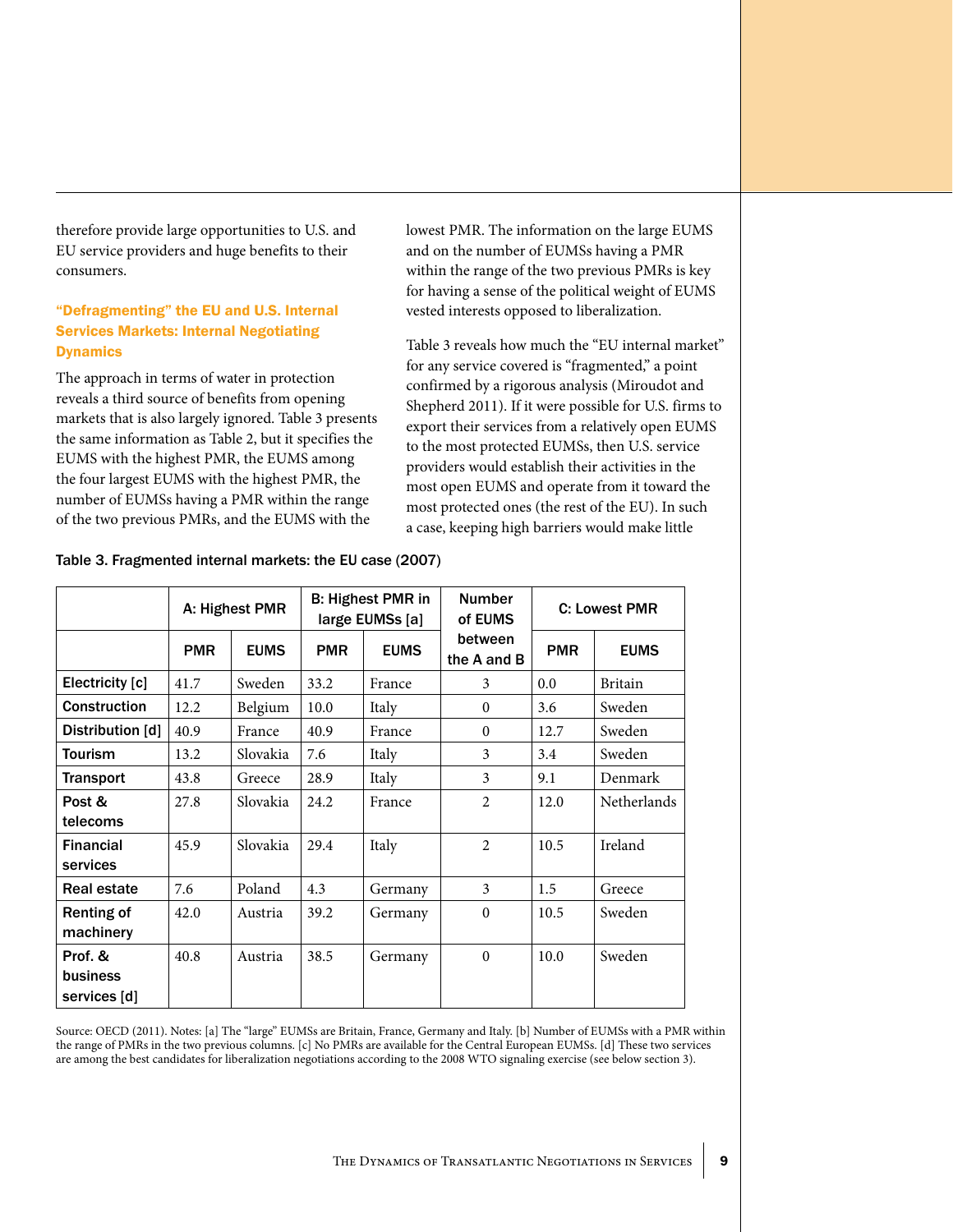sense for the most protected EUMS. The survival of high PMR across EUMS is thus the sign that the EU internal market remains very fragmented. Of course, the same story could probably be told for the United States, the only question being whether the range of the value of binding among the USSs would be similar or lower than the one among the EUMS.

This observation has a crucial consequence in terms of transatlantic negotiating dynamics. It implies that U.S. service providers *and* the service providers from the most open EUMS have converging interests: to build a coalition for opening the markets of the most protected EUMSs. As once again a symmetrical story is likely to prevail in the United States, transatlantic negotiations in services could thus trigger very interesting coalitions between the most open USSs and EUMSs against the most protected USSs and EUMSs on both sides of the Atlantic in every service with significant water in protection (in relative terms). Such coalitions have the power to deliver substantial deals.

In fact, such a "defragmenting" motive for transatlantic talks is not a new story. It was already at work in the EU during the Kennedy Round. In the early 1960s, the most protected EUMSs became reluctant to reduce their highest tariffs to the (much) lower level of the Common External Tariff. Improved market access to the United States and to other GATT industrial country members was attractive enough for these reluctant EUMS to implement the Common External Tariff.

#### Negative Lists and Ratchet Provisions

These balanced potential gains from liberalization favor the introduction of two negotiating devices that would strengthen the quality of the services agreements from both a static and a dynamic dimension.

First, potential balanced gains make easier the use of "negative lists" that name only the services to be exempted from the disciplines of the agreement. Such a device offers a much clearer view of what is effectively liberalized — everything except what is listed as nonliberalized at the signature of the agreement. This is the static dimension. This is in sharp contrast with "positive lists" that name the services to be liberalized. Positive lists often require that service providers have a deep knowledge of what has not been liberalized but is crucial for taking advantage of the agreed liberalization measure. As a result, positive lists impose high costs on newcomers and tend to considerably weaken the pro-competitive effect of the liberalization measures.

Second, potential balanced gains also make easier the introduction of ratchet provisions that would specify the conditions locking in any new liberalization measure so that this measure could not be revoked or nullified over time, be it in part or in totality. This is the dynamic dimension.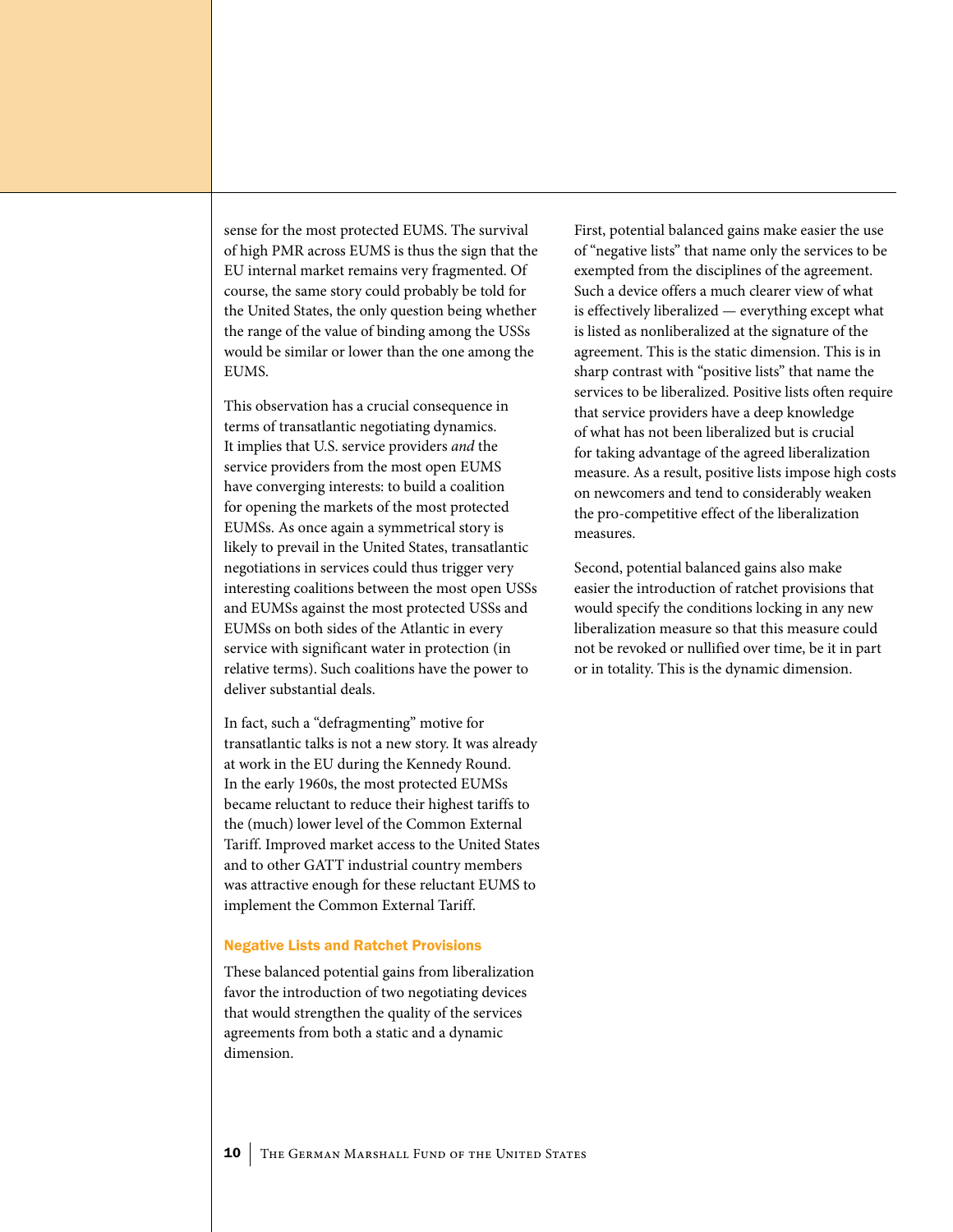# **Expanding Transatlantic Talks:** 2 **External Negotiating Dynamics**

ransatlantic talks in services will also be subjected to *external* negotiating dynamethat is, they will induce other countries join them. "Plurilaterals" (agreements among ransatlantic talks in services will also be subjected to *external* negotiating dynamics, that is, they will induce other countries to several countries) in services are often suggested as the way to solve the difficult problems of negotiating services liberalization that the WTO has been unable to solve. However, such a proposal assumes that a dozen or so countries will suddenly find the energy and willingness to negotiate in services after having failed to do so in the WTO during more than ten years — a not-so convincing proposition.

This section suggests a more plausible process for generating plurilaterals in services. The most likely scenario is that two countries decide to initiate bilateral negotiations. If they are large enough as the United States and the EU are — and if the prospect of a successful outcome is high enough, then there will be strong dynamic forces that will

induce these bilateral negotiations to become plurilateral, and ultimately multilateral. That said, shifting from a bilateral to a plurilateral forum depends on two factors: the costs and benefits from expanding the negotiations.

## Keeping the Cost of Expansion Low

The costs of negotiations are likely to remain low if the number of countries willing to join the EU-U.S. negotiations is limited. But, at the same time, limiting the number of participants is optimal only as long as the negotiating parties represent a "critical mass" of the world service sector in question. The needed "critical mass" that is often mentioned in the WTO is 80 percent of world trade. But, a criterion based on trade shares is not appropriate in services that are not yet traded as routinely as goods (if only because of all the remaining barriers). A much better criterion



## Figure 1: Shifting to Plurilaterals: How Many Additional Countries to get a Critical Mass?

Source: OECD (2011, 2006)

Notes: Total services includes public administration and defense, health and social services, private households services which are not shown separately in Figure 1.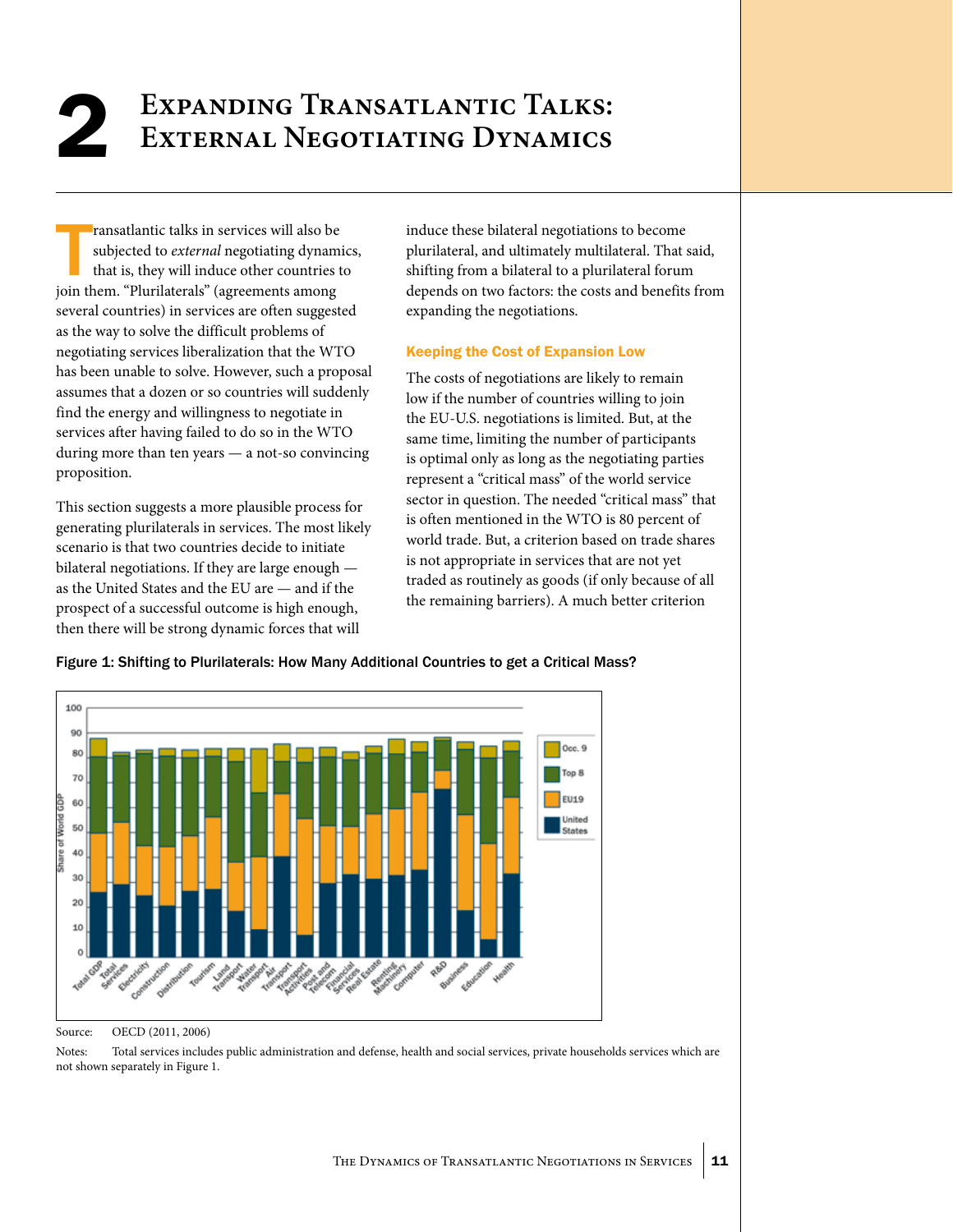appears to be the output ("value-added" in the National Accounts parlance) shares in services.

Figure 1 provides the cumulated shares of the value-added produced in 17 services, based on the OECD normalized Input-Output tables. It presents these data for the 19 largest economies (except Hong Kong for which there is no data; for more detail, see Annex 1).

Figure 1 shows that the additional economies needed for reaching a significant critical mass can be divided into two different groups (leaving aside the United States and the EU). First, there is the "Top 8" group, which includes Japan, China, India, Brazil, Russia, Canada, Korea, and Mexico. This group, plus the United States and the EU, represents roughly 80 percent of world valueadded (production) in almost all services. All these core countries are likely to be interested in a plurilateral agreement. As it is quite a small number of countries, the costs of such an extension appears quite manageable from a negotiating perspective.

A second group, called the "Occasional 9" economies, play a notable role in some services sectors — in particular, Taiwan, Turkey, and Australia. They can thus provide an additional coverage of the world value-added and constitute a broader circle of negotiating partners to be involved in extended negotiations in services if some of the Top 8 countries are initially reluctant to join the negotiations.

#### The Benefits of Expanding: Huge

What would be the benefits of shifting to plurilateral negotiations for the EU and the United States? Figure 1 shows that the Top 8 and Occasional 9 groups represent a substantial share of the world services sectors: they amount to an additional consolidated market often larger than the U.S. or EU markets. Shifting to a plurilateral deal would thus very substantially increase the

gains for European and U.S. consumers and the opportunities for their firms.

These benefits depend also on the level of regulatory barriers of the Top 8 and Occasional 9 groups. Table 4 presents the applied regulatory barriers for the six countries for which the OECD is calculating the PMRs (four of the Top 8 group, and two for the Occasional 9 group). It suggests three main results:

- Some of these countries have undertaken unilateral liberalizations in some services between 2003 and 2007: Japan in electricity, Korea and Mexico in transport.
- • Australia exhibits a level of protection roughly similar to the United States and EU. If one leaves aside electricity (because of a lack of data), Korea and Mexico exhibit an average level of protection similar to that of the EU.
- • Canada and Japan are more complicated to interpret. Both seem to have services that are more protected than those of the EU. But, the EU PMRs are simple averages of the EUMS PMRs. It happens that Japan and Canada are almost always less protected than the most protected EUMSs in most services [Messerlin 2012]. This situation generates additional coalitions interested in "defragmenting" the EU (U.S.) Internal Market.

All these results suggest the EU and the United States have a clear economic interest in extending their bilateral talks to the Top 8 (and Occasional 9) group — illustrating the gains to be expected from "additive" regionalism (Harrison, Rutherford and Tarr 2002).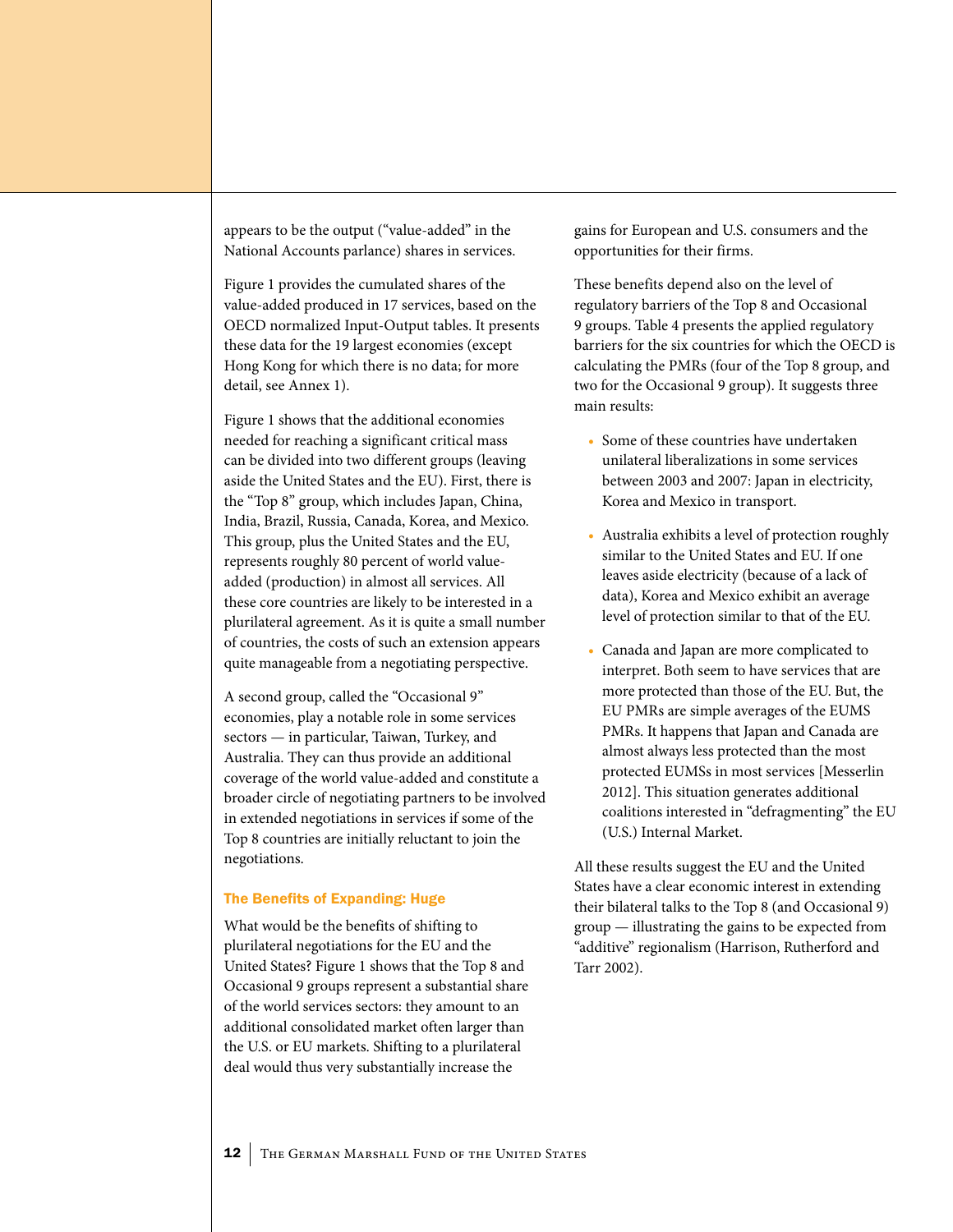| Table 4: Extending the Negotiations to the Top 8 and Occasional 9 Groups |  |  |  |  |  |  |
|--------------------------------------------------------------------------|--|--|--|--|--|--|
|--------------------------------------------------------------------------|--|--|--|--|--|--|

|                        |              |                |                     | Level of applied regulatory barriers (PMR indicators) |           |                 |                    |                           |                         |                                            |                            |
|------------------------|--------------|----------------|---------------------|-------------------------------------------------------|-----------|-----------------|--------------------|---------------------------|-------------------------|--------------------------------------------|----------------------------|
|                        | Electricity  | Construction   | <b>Distribution</b> | Tourism                                               | Transport | Post & telecoms | Financial services | Real estate<br>activities | machinery<br>Renting of | <b>Business Services</b><br>Professional & | All services               |
|                        | $\mathbf{1}$ | $\overline{2}$ | 3                   | $\overline{\mathbf{4}}$                               | 5         | $6\phantom{1}$  | $\overline{7}$     | 8                         | 9                       | 10                                         | 11                         |
| The Top 8 Group        | 2007         |                |                     |                                                       |           |                 |                    |                           |                         |                                            |                            |
| Japan                  | 26.9         | 10.3           | 45.2                | 11.2                                                  | 28.0      | 23.6            | 24.0               | 2.9                       | 30.1                    | 29.4                                       | 23.2                       |
| Canada                 | 55.6         | 6.9            | 24.4                | 6.5                                                   | 24.5      | 26.5            | 29.9               | 3.6                       | 31.4                    | 30.2                                       | 23.9                       |
| Korea                  | (na)         | 5.7            | 14.1                | 5.0                                                   | 31.2      | 26.1            | 30.1               | 4.4                       | 22.2                    | 21.6                                       | $\overline{\phantom{a}}$   |
| <b>Mexico</b>          | (na)         | 5.5            | 20.2                | 5.3                                                   | 23.5      | 27.5            | 29.1               | 2.0                       | 21.5                    | 21.6                                       | $-$                        |
|                        | 2003         |                |                     |                                                       |           |                 |                    |                           |                         |                                            |                            |
| Japan                  | 35.0         | 10.4           | 45.3                | 11.5                                                  | 26.9      | 25.6            | 24.1               | 2.9                       | 30.2                    | 29.6                                       | 24.2                       |
| Canada                 | 55.0         | 6.9            | 24.3                | 6.4                                                   | 23.0      | 25.6            | 29.8               | 3.6                       | 31.4                    | 30.1                                       | 23.6                       |
| Korea                  | (na)         | 5.8            | 14.2                | 5.1                                                   | 34.9      | 26.4            | 30.2               | 2.5                       | 22.3                    | 21.7                                       | $\sim$ $-$                 |
| <b>Mexico</b>          | (na)         | 5.7            | 20.3                | 5.4                                                   | 28.6      | 27.6            | 29.2               | $2.0\,$                   | 21.6                    | 21.7                                       | $\overline{\phantom{a}}$ . |
| The Occasional 9 Group |              |                |                     |                                                       |           |                 |                    |                           |                         |                                            |                            |
|                        | 2007         |                |                     |                                                       |           |                 |                    |                           |                         |                                            |                            |
| <b>Australia</b>       | 25.0         | 4.3            | 15.9                | 5.8                                                   | 13.8      | 21.0            | 29.8               | 3.2                       | 21.5                    | 20.4                                       | 16.1                       |
| <b>Turkey</b>          | (na)         | 10.5           | 33.9                | 10.1                                                  | 48.6      | 32.0            | 27.7               | 2.7                       | 32.7                    | 32.4                                       | $-$                        |
|                        | 2003         |                |                     |                                                       |           |                 |                    |                           |                         |                                            |                            |
| <b>Australia</b>       | 25.0         | 4.6            | 16.3                | 6.2                                                   | 16.2      | 23.6            | 29.9               | 3.4                       | 21.9                    | 20.8                                       | 16.8                       |
| <b>Turkey</b>          | (na)         | 10.3           | 33.9                | 10.0                                                  | 42.5      | 44.2            | 27.9               | 2.7                       | 32.7                    | 32.4                                       | $-$                        |

Source: OECD (2008), OECD (2006), World Bank (World Trade Indicators). Authors' calculations.

Notes: For both bound and applied regulatory barriers indicators vary from 0 (markets considered as open) to 100 (markets considered as closed). The EU level of regulatory barriers in services are averages weighted by the output shares of the EU services sectors. All shares are based on output data from the National Accounts (input-output tables) for the year 2000. The share of services covered (last row) is the output of the services for which there is information on the levels of barriers as a share of output in all the services. Note that for education, the share of output in R&D is included following input-output tables.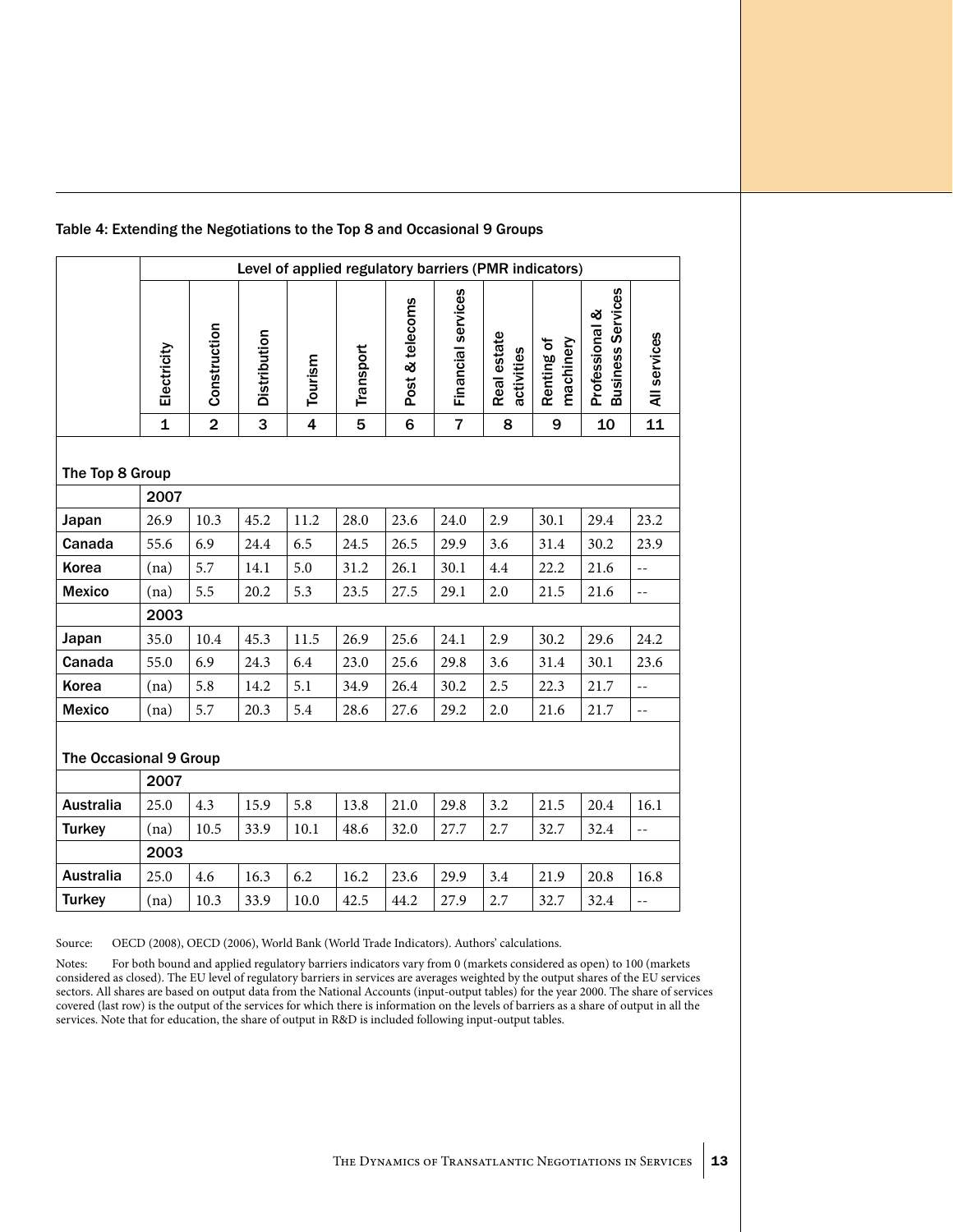### Negotiating Dynamics

That said, would there then be any interest among members of the Top 8 (and Occasional 9) group to join the U.S.-EU negotiations? The answer is yes for three reasons:

The consumers of these countries would benefit from the enormous welfare gains associated with such a wide liberalization.

Expanding the negotiations would reveal the comparative advantages of emerging service providers in the Top 8 (and Occasional 9) group. There is no reason to believe that emerging economies would have comparative advantages in goods only. They will almost necessarily have comparative advantages in some services. The earlier these advantages are revealed, the better it is for the Top 8 (and Occasional 9) countries. And, the better it is also for the United States and EU: the United States and the EU have no interest in building up or expanding services in which they have no comparative advantages, if only to avoid costly adjustment processes in the years to come.

Last, but not least, not joining the EU-U.S. negotiations would impose a substantial cost on nonparticipants. As services are regulationintensive, leaving the EU-U.S. negotiators in a *tête-à-tête* would raise the risk that these two largest economies would set international regulatory norms tailored closely to their own interests. Such a situation could be costly for late-comers who would not make their voices heard in time. In this crucial respect, negotiations in services are quite different from those on tariffs imposed on goods, where joining later does not raise such risks.

These dynamic forces that should induce the EU and the United States to extend their transatlantic talks to roughly a dozen of countries are essential because they justify the risk of initiating bilateral (transatlantic) talks soon. Leading by example

is necessitated by the current debilitating lack of appetite for WTO negotiations, notably in the United States. But economic analysis shows that a strictly transatlantic deal is unlikely to be optimal because it risks distorting trade flows.4 The dynamic forces pushing for extending the transatlantic talks to the Top 8 group would considerably reduce such risks.

 $^4\,$  If the barriers imposed by the EU and the United States on imports of services from the rest of the world are as high as those they impose on each other's imports (a likely assumption), EU and U.S. service providers can charge high prices in their partner's markets — and they are inclined to do it by necessity (when they are less efficient than service providers located in the rest of he world) or by lucrative rent-seeking (when they are as efficient). As a result, EU and U.S. consumers could not get the gains to be expected from more competitive markets. Rather, they would de facto "subsidize" the inefficient service providers of the trading partner or to pay high rents to the efficient service providers on the other side of the Atlantic. Sometimes, it is argued that the capacity of bilateral agreements in services to be really discriminatory (that is, to open a market to the signatory of the bilateral and to close the same market to all the other countries) is limited. That may be the case (it is a matter of judgment or depends on the circumstances), but it does not eliminate the potential risks described above.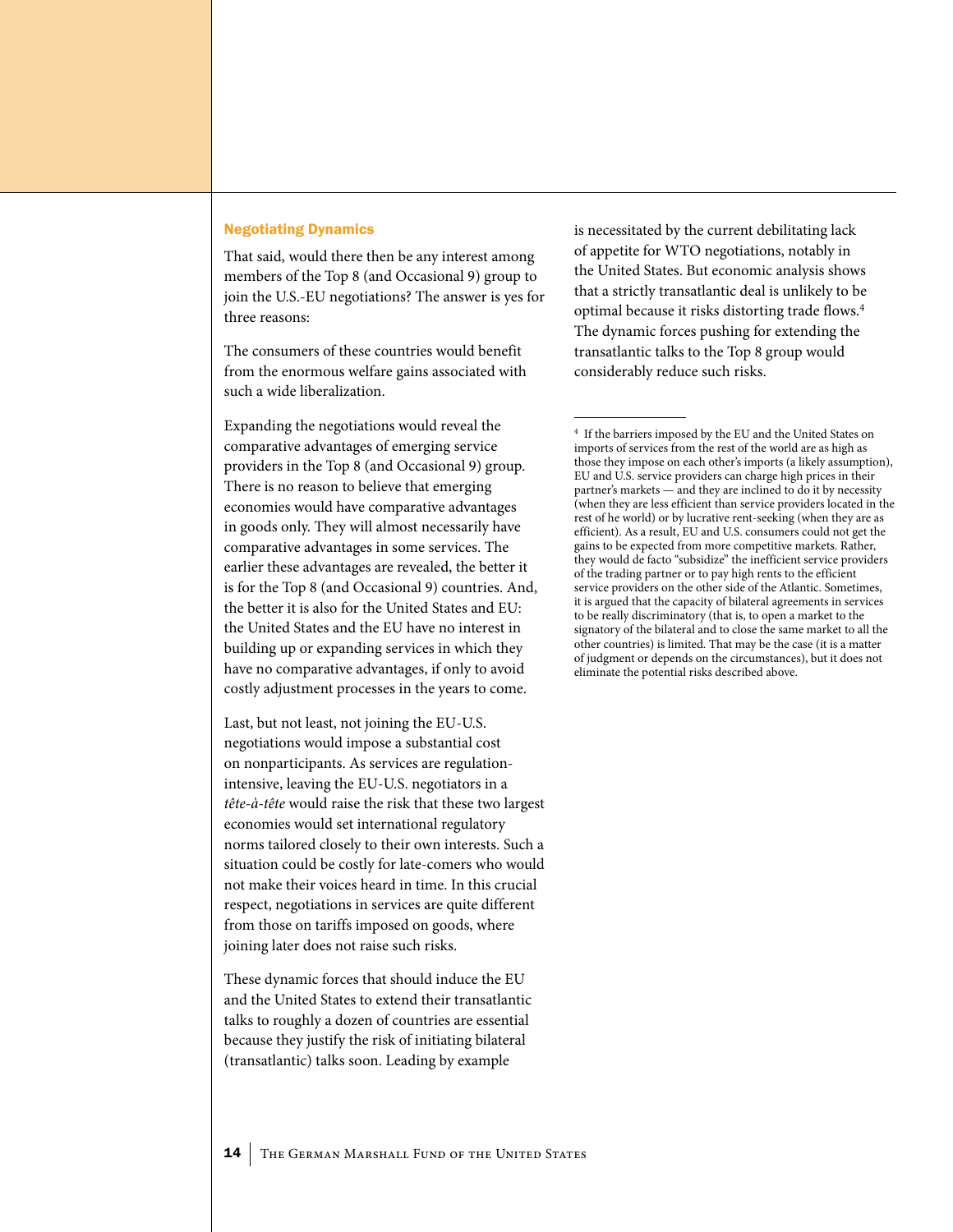# **Is there Any Appetite for Plurilateral** 3 **Negotiations?**

he most recent indication of the willing<br>to negotiate in services remains the July<br>2008 "Signaling Conference" held unde<br>the aegis of the Doha Round negotiations. In he most recent indication of the willingness to negotiate in services remains the July 2008 "Signaling Conference" held under

the course of only one day, negotiators from 31 countries (including the EC, the United States, and all the countries of the Top 8 group, except Russia) signaled their offers to open domestic

| Table 5: Revealing the Willingness to Negotiate: The State of the World, July 2008 |  |  |  |  |  |
|------------------------------------------------------------------------------------|--|--|--|--|--|
|------------------------------------------------------------------------------------|--|--|--|--|--|

|                                                                |                                   | <b>Signalling Conference 2008</b> |                                         |                                      |
|----------------------------------------------------------------|-----------------------------------|-----------------------------------|-----------------------------------------|--------------------------------------|
| <b>Services</b>                                                | Number of WTO<br>participants [a] | <b>GATS mode</b><br>underlined    | Size of sectors<br>$[b]$ (US\$ bn)<br>3 | <b>Crisis</b><br>resilience [c]<br>4 |
|                                                                | 1                                 | $\mathbf{2}$                      |                                         |                                      |
| <b>Business</b><br><b>Services</b>                             | Virtually all                     | 4                                 | 4918                                    | High                                 |
| Communication<br><b>Services</b>                               | Substantial                       | $\mathfrak{Z}$                    | 737                                     | High                                 |
| <b>Distribution</b><br><b>Services</b>                         | Substantial                       | 3                                 | 3809                                    | $\overline{a}$                       |
| Environmental<br><b>Services</b>                               | Substantial                       | 3                                 | $-$                                     | $-$                                  |
| Construction<br>& Related<br>Engineering                       | Substantial                       | 3 & 4                             | 1715                                    | High                                 |
| <b>Transport</b><br><b>Services</b>                            | Substantial                       | 3                                 | 1282                                    | Low                                  |
| <b>Financial</b><br><b>Services</b>                            | Notable                           | 3                                 | 1770                                    | Low to High                          |
| <b>Educational</b><br><b>Services</b>                          | Notable                           | 3 & 4                             | 1444                                    | $-$                                  |
| <b>Tourism and</b><br><b>Travel Related</b><br><b>Services</b> | A few                             |                                   | 774                                     | Low                                  |
| <b>Health and</b><br><b>Social Services</b>                    | A few                             | 3 & 4                             | 1483                                    | $-1$                                 |
| Recreational,<br>Cultural &<br><b>Sporting</b>                 | A couple                          | --                                | 1217                                    | $-$                                  |
| Energy                                                         | Substantial                       | $\overline{\mathbf{3}}$           | --                                      | --                                   |

Source: TNC Chairman's Report of 30 July 2008; OECD (2006); Mattoo and Borchert (2009).

Notes: [a] 31 WTO Members participate to the Signaling Conference. [b] Data cover the United States, EU and Top 8 group. [c] As reported by Mattoo and Borchert.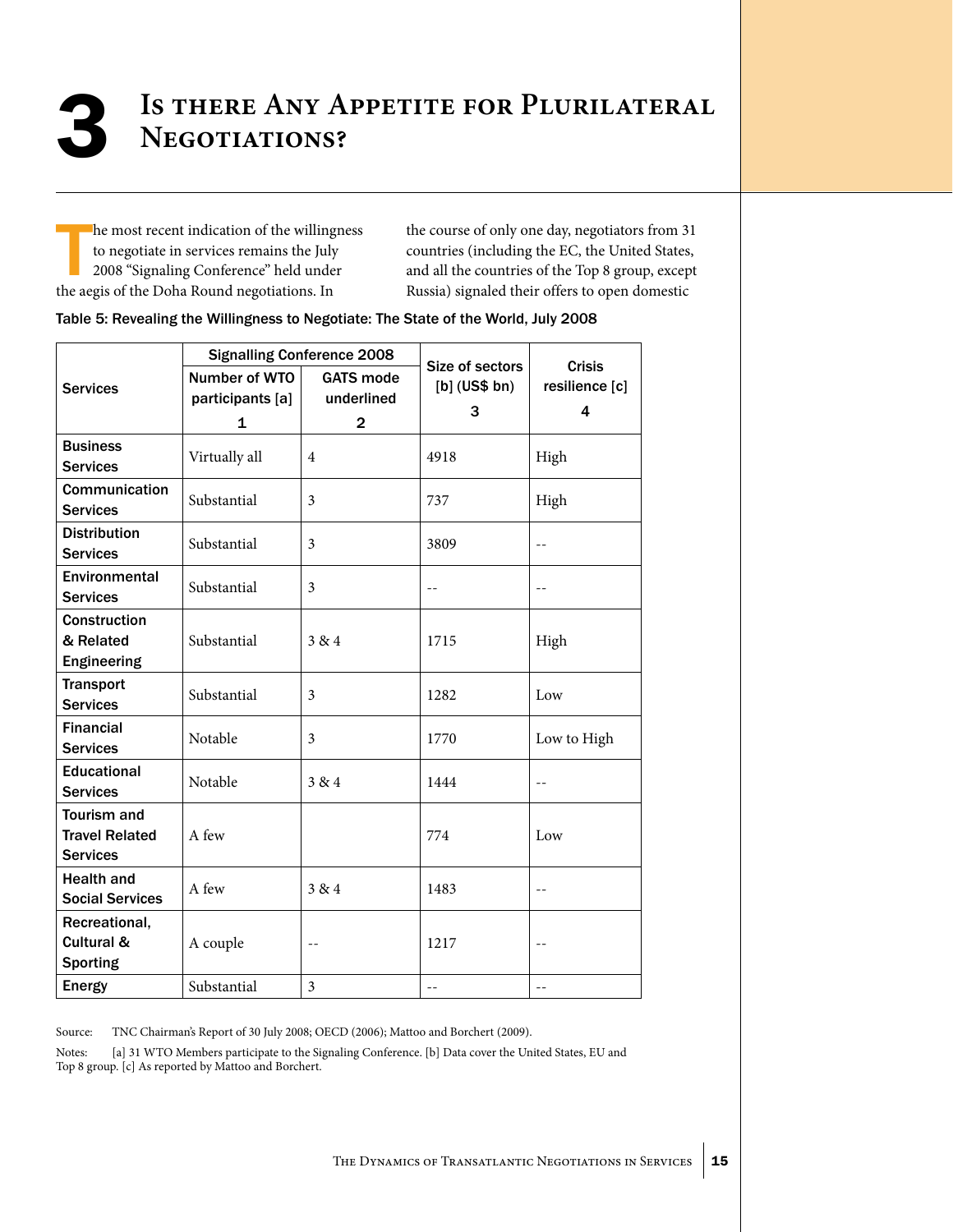services markets, and their requests to get better market access to foreign services. The Conference was unanimously considered a success, many participants showing an unexpectedly strong appetite for negotiating improved market access in services.

Unfortunately, the Chairman's Report does not give any precise information on the offers and requests. It does not even mention the names of the countries specifically interested in each service. However, it sheds some "qualitative" light on the intensity and scope of the services to be liberalized among WTO members.

Table 5 summarizes this information in the two first columns. Column 1 gives a sense of how many participants manifested a serious interest in negotiations during the Signaling Conference. Column 2 focuses on the interest shown for two modes: mode 3 on the right of establishment and mode 4 on the movement of natural persons. These two modes were the most contentious issues during the Uruguay Round negotiations, and, during the Doha Round negotiations, service providers have repeatedly underlined the necessity to include them in the negotiations. The two columns reveal a willingness to negotiate, with a high number of participants interested in each service, a high occurrence of offers and requests on mode 3, and even a willingness to include mode 4 (by far, the most contentious aspect of any international negotiation in services because it is often misperceived as a possible source of illegal immigration).

Columns 3 and 4 provide important information from an economic perspective. Column 3 gives the total (United States, EU, and Top 8 group) market size of the services listed in US\$ billions at the purchasing power parity exchange rates. Market sizes are a key factor determining the magnitude of consumers' welfare gains and of

firms' opportunities, hence the likelihood and magnitude of the negotiation success. That the size of the agricultural and industrial markets for the ten countries amounts to roughly \$8 trillion gives a sense of the size of the services market, compared to the rest of the economy.

Combining tables 4 and 5 suggests attractive matches between the declared willingness to negotiate and the economic forces at work. In particular, it reveals three services sectors — business services, communications, and distribution — as a rich potential source of negotiating successes: these sectors are large and relatively highly protected.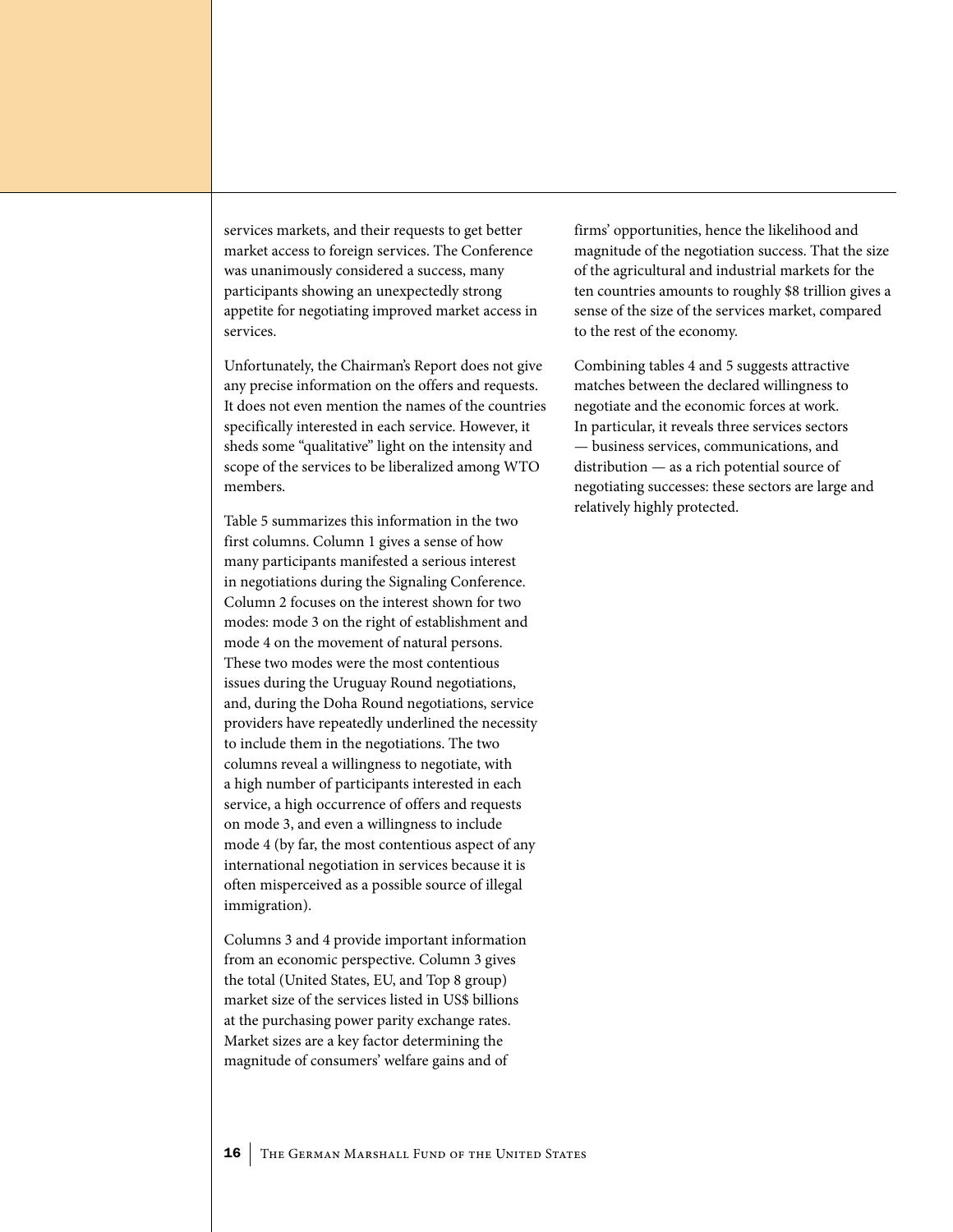

he total output of the three services that<br>benefit from a clear willingness to negot<br>— business services, communications<br>services, and distribution — in the ten largest he total output of the three services that benefit from a clear willingness to negotiate — business services, communications countries is *larger* than the entire output of agricultural and industrial goods in these countries. In other words, liberalizing these services sectors is an endeavor equivalent to the entirety of global trade liberalization of the past 50 years.

Thus, a transatlantic initiative on services expanded to include less than a dozen countries offers the prospect of considerable gains for consumers and opportunities for producers on both sides of the Atlantic and in the world. This encouraging conclusion raises two questions.

First, how to manage the expansion of the negotiating process? There are several options [Cooke 2011]:

- The EU-U.S. initiative could be MFN-based from its start
- It could be based on benefits confined to participants until it reaches some threshold (for instance, 80 percent of world GDP) and then become MFN-based; or
- It could be based on benefits confined to participants.

The choice is crucial for two reasons. It will define the level of trust among the "willing" — hence, the more or less intensive use of a "negative lists" approach (only the listed services are exempted from the disciplines of the agreement). It will also determine the intensity of the use of ratchet provisions (reservations would automatically disappear if a reserved barrier were reduced or eliminated) that is the best way to limit the creation of water in protection.

Second, this paper is based on the proposition that the United States and the EU are the "obvious" candidates to launch a liberalization process. This may not be necessarily the case, however. Alternatives are emerging: Transpacific initiatives in services (APEC or TPP), East-Asia initiatives, and Asia-Europe initiatives. All these options share one common feature: as soon as one of these dialogs takes off, the dynamic forces evoked above will induce the nonparticipating largest economies to join the ongoing talks. In other words, the starting point of the whole process may be different, but the dynamic effects will be the same.

This last observation is not so surprising. After all, it echoes very well the history of the last two centuries of international trade liberalization.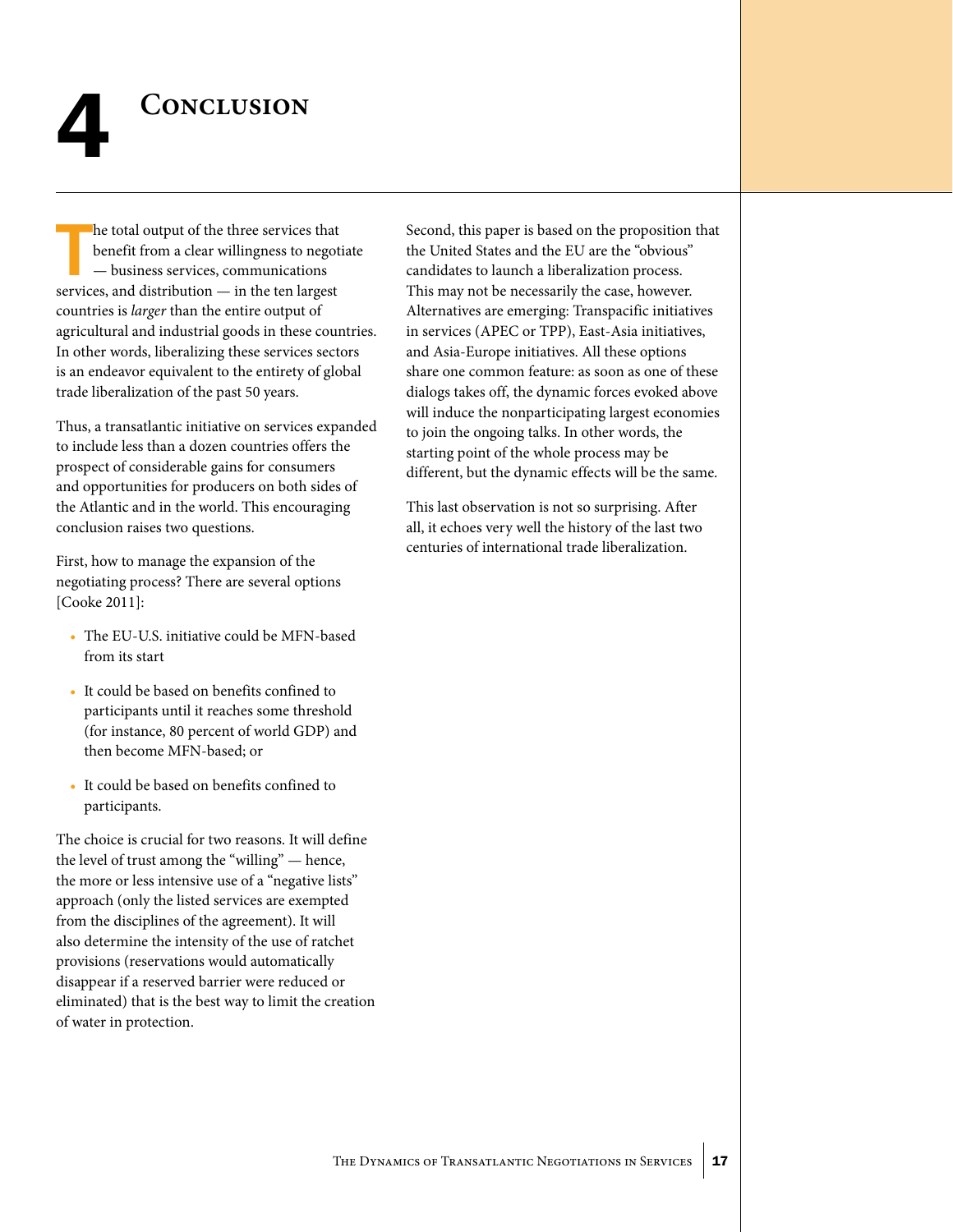# **REFERENCES**

Achard, P., J. Rupp and P. Jomini (2008) "The costs of water in manufacturing tariffs," *German Marshall Fund* and *GEM Working Paper*, December. Washington, DC and Paris.

Bouët A. and D. Laborde (2008) "The potential costs of a failed Doha Round," *IFPRI Draft Discussion Paper.* Washington, DC.

Conway, P. and G. Nicoletti (2006) "Product market regulation in non-manufacturing sectors: measurement and highlights," *OECD Economics Department Working Paper*, Paris.

Conway, P., V. Janod and G. Nicoletti (2005) "Product Market Regulation in OECD Countries: 1998-2003, OECD Economic Department Working Papers No. 419, OECD: Paris.

Cooke, J.A. (2011) After Doha: "Next generation" services negotiations. Current arguments for a services-only approach. TheCityUK. London.

Gootiiz, B. and A. Mattoo (2008) "Services in Doha: What's on the Table?" Mimeo. August. World Bank.

Harrison, G., T. Rutherford and D. Tarr (2002) "Trade Policy Options for Chile: The Importance of market access." *The World Bank Economic Review*. Vol.16, No.1, pp.45-79.

Hoekman, B. (1995) "Tentative first steps: an assessment of the Uruguay Round agreement on services," Policy Research Working Paper Series 1455, World Bank. Washington, DC.

Jomini, P., Achard, P. and J. Rupp (2009) "The Istanbul Declaration and the Agenda for Freedom Summit — An Opportunity for Broad Liberalisation," *German Marshall Fund* and *GEM Working Paper.* February. Washington, DC and Paris.

Mattoo, A. and I. Borchert (2009) "The Crisis-Resilience of Services Trade," World Bank Policy Research Working Paper, World Bank: Washington, DC.

Messerlin, P. (2007) "The Doha Round." *GEM Working Paper.* Paris. Revised version forthcoming (2012) in A. Lukauskas, R. M. Stern, and G. Zanini (eds.). Handbook of Trade Policy for Development, Oxford University Press.

Messerlin, P. (2008) "Walking a Tightrope," *German Marshall Fund* and *GEM Working Paper.* June. Washington, DC and Paris.

Messerlin, P. (2012b) "Negotiating the Japan-EU and Taiwan-EU Trade Agreements: Preliminary key issues. (forthcoming). *GEM Working Paper.*  Paris.

Miroudot, S. and B. Shepherd. 2011. "Regional trade agreements and trade costs in services," Working Paper, *GEM Working Paper.* Paris.

OECD (2006) *Input Output Tables 2000*, STAN Structural Analysis for Industry Database, OECD, Paris.

OECD (2011) *Indicators of Product Market Regulation*, OECD Statistics, OECD, Paris.

OECD, World Trade Organization, UNCTAD (2011). Reports on G20 Trade and Investments Measures, May 24.

Productivity Commission, 2009, Annual Report 2008-2009, Chapter 1, Reform beyond the Crisis. Productivity Commission. Australian Government.

World Bank (2008) *World Trade Indicators*, World Bank, Washington, DC.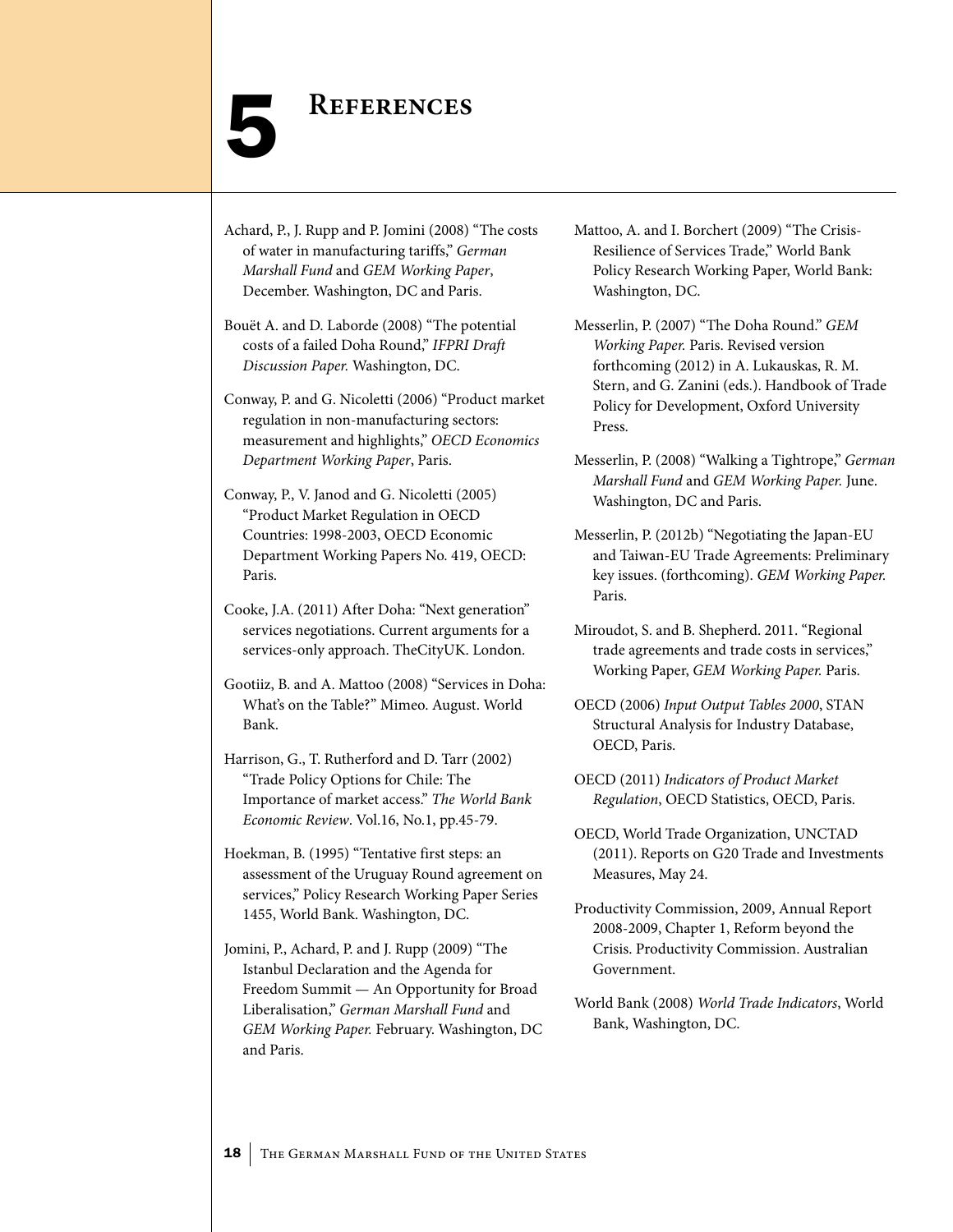- World Trade Organization (1999) "*Guide to the Uruguay Round Agreements*." Kluwer Law International.
- World Trade Organization (2005a) "Communication From The European Communities and Its Member States: Conditional Revised Offer," *Council for Trade in Services*, WTO document number: TN/S/O/ EEC/Rev.1.
- World Trade Organization (2005b) "Communication from the U.S.: Revised Services Offer," *Council for Trade in Services*, WTO document number: TN/S/O/USA/Rev.1.
- World Trade Organization (2008) *Services Signaling Conference*, Report by the Chairman of the TNC, 30 July, WTO document number: JOB(08)/93, Geneva.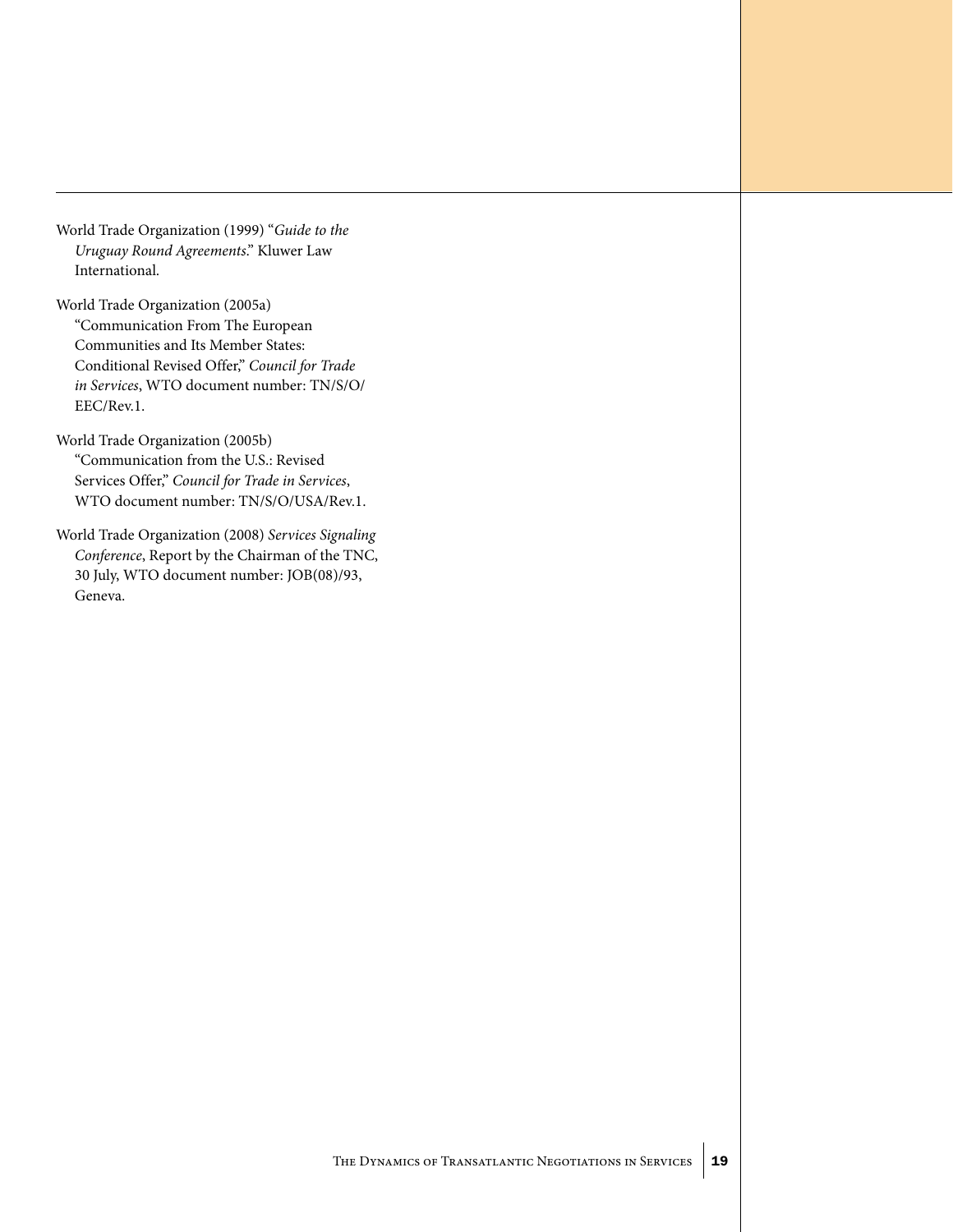## Table A1: "Top 8" and "Occasional 9" Groups Shifting to Plurilaterals: How Many Additional Countries?

ANNEX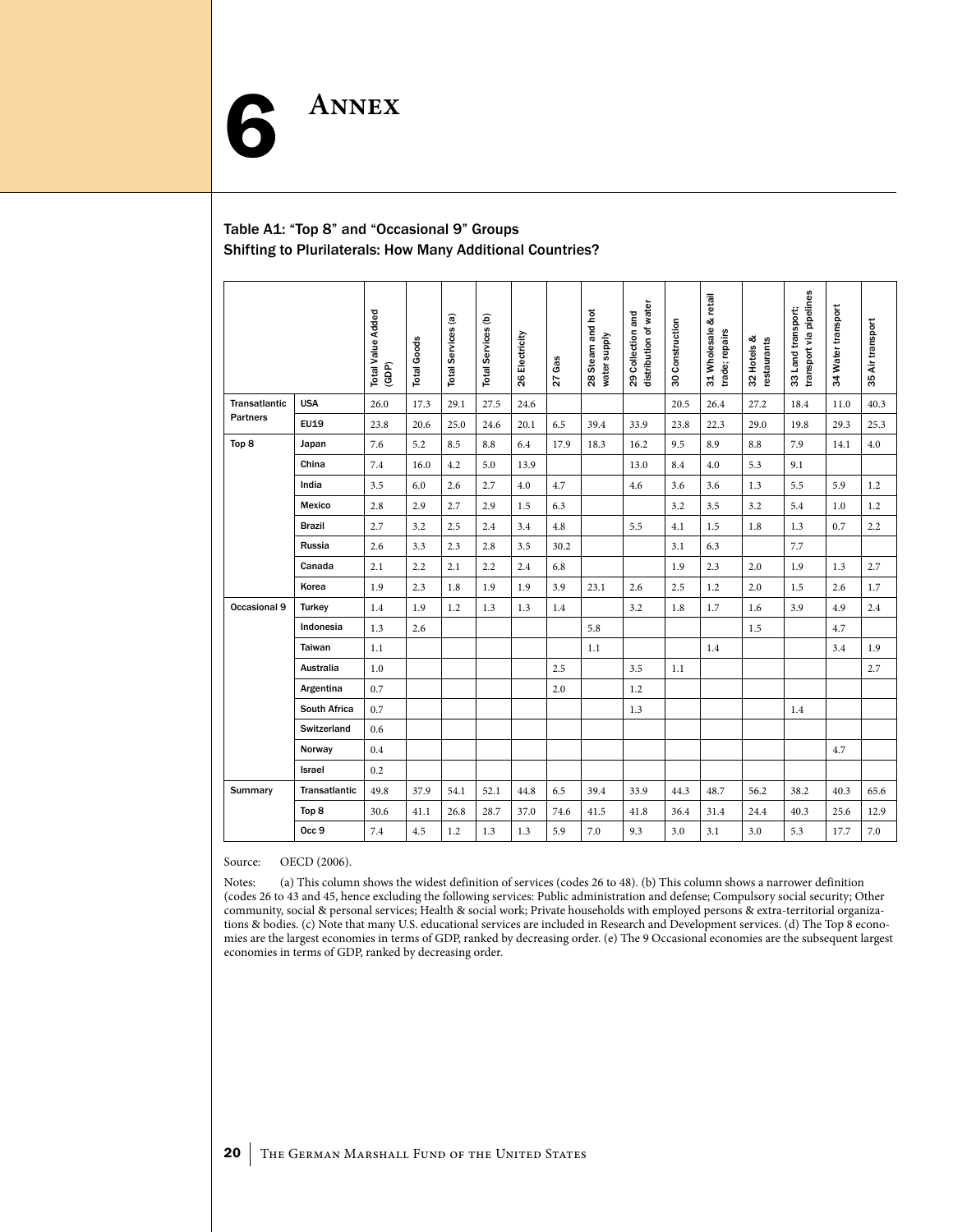|                     | 48 Private households<br>& extra-territorial<br>organisations | 47 Other community,<br>social & personal<br>services | 46 Health & social<br>work | 45 Education | 44 Public admin. &<br>defence; compulsory<br>social security | 43 Other Business<br>Activities | 42 Research &<br>development | 41 Computer & related<br>activities | 40 Renting of<br>machinery &<br>equipment<br>machinery | 39 Real estate<br>activities | 38 Finance &<br>insurance | 37 Post &<br>telecommunications | 36 Supporting and<br>auxiliary transport<br>activities |
|---------------------|---------------------------------------------------------------|------------------------------------------------------|----------------------------|--------------|--------------------------------------------------------------|---------------------------------|------------------------------|-------------------------------------|--------------------------------------------------------|------------------------------|---------------------------|---------------------------------|--------------------------------------------------------|
| <b>USA</b>          |                                                               | 42.7                                                 | 33.4                       | 7.0          | 40.1                                                         | 18.6                            | 67.4                         | 34.9                                | 32.8                                                   | 31.3                         | 33.1                      | 29.6                            | 8.7                                                    |
| EU19                | 41.5                                                          | 22.2                                                 | 30.8                       | 38.7         | 19.8                                                         | 38.6                            | 7.6                          | 31.3                                | 26.8                                                   | 26.3                         | 19.3                      | 23.2                            | 46.9                                                   |
| Japan               | 4.7                                                           | 8.7                                                  | 8.7                        | $11.1\,$     | 5.6                                                          | 7.7                             | 8.1                          | 10.1                                | 14.9                                                   | 9.7                          | 7.0                       | 8.2                             | 10.6                                                   |
| China               | 0.5                                                           |                                                      | 1.2                        | 5.2          | 2.6                                                          | $7.4\,$                         |                              |                                     |                                                        | 1.6                          | 5.2                       | 6.5                             |                                                        |
| India               |                                                               | 1.8                                                  | 0.9                        | $4.8\,$      | 2.8                                                          | 0.3                             |                              | $2.2\,$                             |                                                        | 1.6                          | 3.6                       | 2.2                             | 1.4                                                    |
| Mexico              | 5.0                                                           | 1.3                                                  | 1.8                        | 4.8          | 1.5                                                          | $4.0\,$                         |                              | 0.1                                 | $2.5\,$                                                | 3.0                          | 1.2                       | 3.0                             | 2.9                                                    |
| <b>Brazil</b>       | 8.8                                                           | 1.1                                                  | 0.6                        | 2.1          | 5.5                                                          | 1.5                             |                              | 1.1                                 | 0.3                                                    | 3.6                          | 2.4                       | 2.9                             | 2.8                                                    |
| Russia              |                                                               | $1.8\,$                                              | 2.7                        |              |                                                              | 0.3                             | $2.0\,$                      |                                     |                                                        |                              | 2.7                       |                                 |                                                        |
| Canada              | 1.7                                                           | 1.7                                                  | 1.1                        | 3.3          | 2.0                                                          | 2.7                             |                              | 2.3                                 | 1.9                                                    | $2.6\phantom{0}$             | 2.2                       | 2.2                             | 2.3                                                    |
| Korea               | 1.9                                                           | 0.7                                                  | 1.6                        | $2.8\,$      | 1.3                                                          | 2.1                             | 1.8                          | $0.2\,$                             | 2.3                                                    | 2.1                          | 2.4                       | 2.6                             | 2.6                                                    |
| Turkey              | 14.2                                                          | 0.5                                                  | 0.4                        | $0.2\,$      | 1.5                                                          | 0.5                             | 0.0                          | $0.2\,$                             | $0.0\,$                                                | 0.0                          | 1.6                       | 1.1                             | 1.4                                                    |
| Indonesia           | 0.6                                                           |                                                      |                            |              |                                                              |                                 | $0.4\,$                      |                                     | 0.5                                                    |                              |                           |                                 | 1.4                                                    |
| Taiwan              | 2.9                                                           | 1.1                                                  | 0.7                        | 1.8          |                                                              | 0.6                             | 0.5                          | 0.9                                 | 0.4                                                    | 1.3                          | 1.6                       | 1.3                             |                                                        |
| Australia           |                                                               | 1.3                                                  | 1.2                        | 1.7          |                                                              | 1.1                             |                              | 2.1                                 |                                                        | 1.5                          |                           | 1.4                             | 3.0                                                    |
| Argentina           | 4.3                                                           | 1.0                                                  | 0.6                        | 1.1          |                                                              | 0.7                             |                              |                                     |                                                        |                              |                           |                                 |                                                        |
| <b>South Africa</b> |                                                               |                                                      |                            |              | 1.4                                                          |                                 |                              |                                     |                                                        |                              |                           |                                 |                                                        |
| Switzerland         | 1.5                                                           |                                                      | 0.7                        |              |                                                              |                                 | 0.1                          | 0.9                                 | 5.0                                                    |                              |                           |                                 |                                                        |
| Norway              |                                                               |                                                      |                            |              |                                                              |                                 | 0.1                          |                                     |                                                        |                              |                           |                                 |                                                        |
| Israel              |                                                               |                                                      |                            |              |                                                              |                                 |                              |                                     |                                                        |                              |                           |                                 |                                                        |
| Transatlantic       | 41.5                                                          | 65.0                                                 | 64.2                       | 45.6         | 59.9                                                         | 57.2                            | 75.0                         | 66.2                                | 59.6                                                   | 57.5                         | 52.4                      | 52.8                            | 55.6                                                   |
| Top 8               | 22.6                                                          | 17.2                                                 | 18.5                       | 34.3         | 21.3                                                         | 26.1                            | 11.9                         | 16.0                                | 22.0                                                   | 24.3                         | 26.7                      | 27.6                            | 22.6                                                   |
| Occ 9               | 23.6                                                          | $3.8\,$                                              | 3.6                        | 4.7          | 2.9                                                          | $3.0\,$                         | 1.2                          | 4.2                                 | 6.0                                                    | $2.8\,$                      | 3.2                       | $3.8\,$                         | 5.8                                                    |